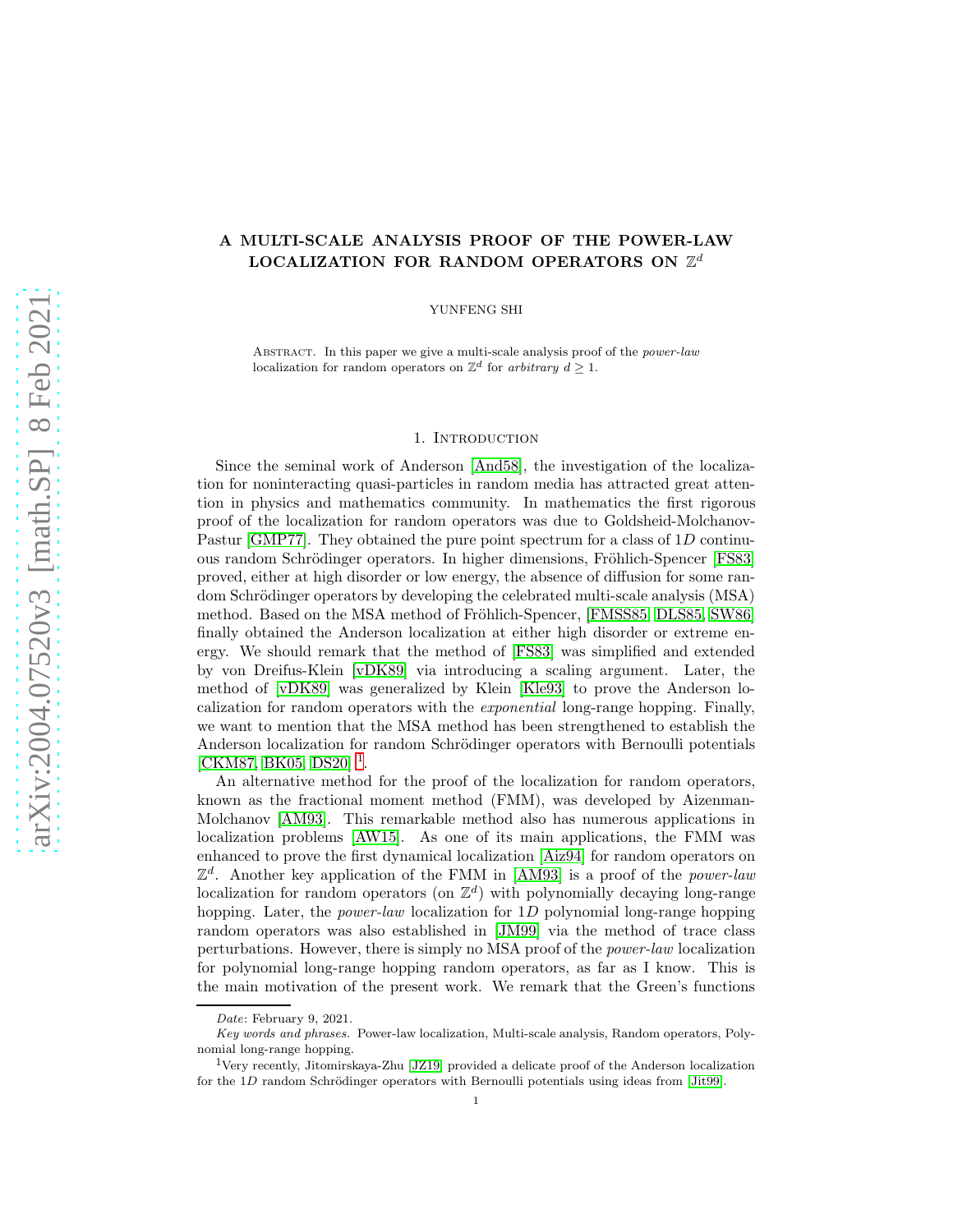estimate in the FMM requires a mild condition (such as the Hölder continuity) on the probability distribution of the potential, while it does not apply to purely singular potentials, such as the Bernoulli ones. In order to deduce localization using the FMM, the absolute continuity of the measure was even needed in [\[AM93\]](#page-19-7) so that the Simon-Wolff criterion [\[SW86\]](#page-20-1) can work.

In this paper we develop a MSA scheme to handle random operators with the polynomial long-range hopping and Hölder continuous distributed potentials (including some singular continuous ones). Although the Bernoulli potentials are not considered in the paper, the suggested method is a promising candidate to be applicable in handling operators with Bernoulli potentials and the polynomial long-range hopping. In addition, we think our formulations in this paper may have applications in localization problems for other models. In fact, in a forthcoming paper [\[Shi\]](#page-20-7) we develop a MSA scheme to study some quasi-periodic operators with polynomial long-range hopping.

Our proof is based essentially on Fröhlich-Spencer type MSA method [\[FS83\]](#page-19-1). In particular, it employs heavily the simplified MSA method of von Dreifus-Klein [\[vDK89\]](#page-20-2) (see also [\[Kir08\]](#page-20-8)). However, one of the key ingredients in our proof is different from that of [\[FS83,](#page-19-1) [vDK89\]](#page-20-2) in which the geometric resolvent identity was iterated to obtain the exponentially decaying of off-diagonal elements of Green's functions. Instead, we directly estimate the left inverses of the truncated matrix via information on small scales Green's functions and a *prior*  $\ell^2$  norm bound of the inverse itself. This method was initiated by Kriecherbauer [\[Kri98\]](#page-20-9) to deal with matrices with *sub-exponentially* decaying (even more general cases) off-diagonal elements, and largely extended by Berti-Bolle [\[BB13\]](#page-19-10) to study matrices with polynomially decaying off-diagonal elements in the context of nonlinear PDEs. Once the Green's functions estimate was established, the proof of the *power-law* localization can be accomplished with the Shnol's Theorem.

The structure of the paper is as follows. The §2 contains our main results on Green's functions estimate (Theorem [2.3\)](#page-3-0) and the power-law localization (Theorem [2.5\)](#page-4-0). The proof of Theorem [2.3](#page-3-0) is given in §3. In §4, the verification of the assumptions  $(P1)$  and  $(P2)$  in Theorem [2.3](#page-3-0) is presented. Moreover, the whole MSA argument on Green's functions is also proved there. In §5, the proof of Theorem [2.5](#page-4-0) is finished. Some useful estimates are included in the appendix.

## 2. Main Results

Here is the set-up for our main results.

2.1. Random Operators with the Polynomial Long-range Hopping. Define on  $\mathbb{Z}^d$  the polynomial long-range hopping  $\mathcal T$  as

$$
\mathcal{T}(m,n) = \begin{cases} |m-n|^{-r}, & \text{for } m \neq n \text{ with } m, n \in \mathbb{Z}^d, \\ 0, & \text{for } m = n \in \mathbb{Z}^d, \end{cases}
$$
(2.1)

where  $|n| = \max_{1 \le i \le d} |n_i|$  and  $r > 0$ .

Let  ${V_\omega(n)}_{n\in\mathbb{Z}^d}$  be independent identically distributed  $(i.i.d)$  random variables (with the common probability distribution  $\mu$ ) on some probability space  $(\Omega, \mathcal{F}, \mathbb{P})$ (F a  $\sigma$ -algebra on  $\Omega$  and  $\mathbb P$  a probability measure on  $(\Omega, \mathcal F)$ ).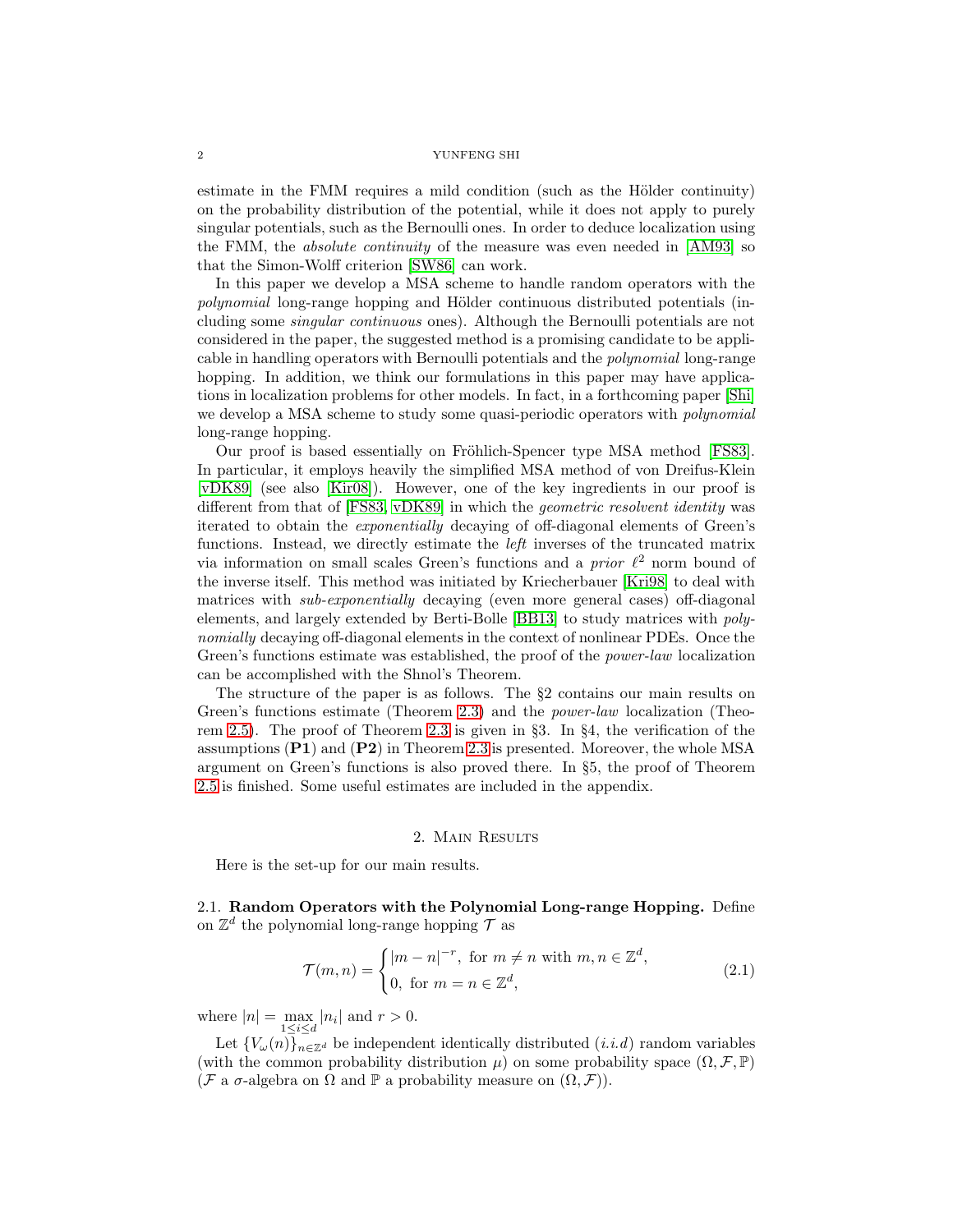Let  $supp(\mu) = \{x : \mu(x - \varepsilon, x + \varepsilon) > 0 \text{ for any } \varepsilon > 0\}$  be the support of the common distribution  $\mu$ . Throughout this paper we assume  $d < r < \infty$ <sup>[2](#page-2-0)</sup> and

• supp $(\mu)$  contains at least two points.

• supp $(\mu)$  is *compact*: We have supp $(\mu) \subset [-M, M]$  for some  $M > 0$ <sup>[3](#page-2-1)</sup>.

In this paper we study the  $dD$  random operators with the polynomial long-range hopping

<span id="page-2-3"></span>
$$
H_{\omega} = \lambda^{-1} \mathcal{T} + V_{\omega}(n) \delta_{nn'}, \ \lambda \ge 1,
$$
\n(2.2)

where  $\lambda$  is the coupling constant for describing the effect of disorder.

Under the above assumptions,  $H_{\omega}$  is a *bounded self-adjoint* operator on  $\ell^2(\mathbb{Z}^d)$ for each  $\omega \in \Omega$ . Denote by  $\sigma(H_{\omega})$  the spectrum of  $H_{\omega}$ . A well-known result due to Pastur [\[Pas80\]](#page-20-10) can imply that there exists a set  $\Sigma$  (compact and non-random) such that for  $\mathbb P$  almost all  $\omega$ ,  $\sigma(H_{\omega}) = \Sigma$ .

2.2. Sobolev Norms of a Matrix. Since we are dealing with matrices with polynomially decaying off-diagonal elements, the Sobolev norms introduced by Berti-Bolle [\[BB13\]](#page-19-10) are useful.

Fix  $s_0 > d/2$  (s.t. the Sobolev embedding works).

Let  $\langle k \rangle = \max\{1, |k|\}$  if  $k \in \mathbb{Z}^d$ . Define for  $u = \{u(k)\} \in \mathbb{C}^{\mathbb{Z}^d}$  and  $s > 0$  the Sobolev norm

$$
||u||_s^2 = C_0(s_0) \sum_{k \in \mathbb{Z}^d} |u(k)|^2 \langle k \rangle^{2s},
$$
\n(2.3)

where  $C_0(s_0) > 0$  is fixed so that (for  $s \geq s_0$ )

 $||u_1u_2||_s \leq \frac{1}{2}$  $\frac{1}{2}||u_1||_{s_0}||u_2||_s + C(s)||u_1||_s||u_2||_{s_0}$ with  $C(s) > 0$ ,  $C(s_0) = 1/2$  and  $(u_1u_2)(k) = \sum$  $u_1(k - k')u_2(k')$ .

Let  $X_1, X_2 \subset \mathbb{Z}^d$  be finite sets. Define

$$
\mathbf{M}_{X_2}^{X_1} = \{ \mathcal{M} = (\mathcal{M}(k, k') \in \mathbb{C})_{k \in X_1, k' \in X_2} \}
$$

<span id="page-2-2"></span> $k'\overline{\in}\mathbb{Z}^d$ 

to be the set of all complex matrices with row indexes in  $X_1$  and column indexes in  $X_2$ . If  $Y_1 \subset X_1, Y_2 \subset X_2$ , we write  $\mathcal{M}_{Y_2}^{Y_1} = (\mathcal{M}(k, k'))_{k \in Y_1, k' \in Y_2}$  for any  $\mathcal{M} \in \mathbf{M}_{X_2}^{X_1}$ .

<span id="page-2-4"></span>**Definition 2.1.** Let  $M \in M_{X_2}^{X_1}$ . Define for  $s \geq s_0$  the Sobolev norm of M as

$$
\|\mathcal{M}\|_{s}^{2} = C_{0}(s_{0}) \sum_{k \in X_{1} - X_{2}} \left( \sup_{k_{1} - k_{2} = k} |\mathcal{M}(k_{1}, k_{2})| \right)^{2} \langle k \rangle^{2s},
$$

where  $C_0(s_0) > 0$  is defined in [\(2.3\)](#page-2-2).

**Remark 2.1.** From this definition, we have  $||\mathcal{T}||_{r_1} < \infty$  if  $r_1 < r - d/2$ .

$$
\|\mathcal{T}\| \le \sup_{m \in \mathbb{Z}^d} \sum_{n \neq m} |m - n|^{-r} \le \sum_{n \in \mathbb{Z}^d \backslash \{0\}} |n|^{-r} < \infty,
$$

where  $\|\cdot\|$  is the standard operator norm on  $\ell^2(\mathbb{Z}^d)$ .

<span id="page-2-1"></span><sup>3</sup>From [\[Kir08\]](#page-20-8), we have for  $\mathbb P$  almost all  $\omega$ ,

$$
\sup_{n\in\mathbb{Z}^d} |V_\omega(n)| \le M.
$$

Thus we can assume sup  $|V_\omega(n)| \leq M$  for all  $\omega \in \Omega$ .  $n \in \mathbb{Z}^d$ 

<span id="page-2-0"></span><sup>&</sup>lt;sup>2</sup>By Schur's test and the self-adjointness of  $\mathcal{T}$ , we get (since  $r > d$ )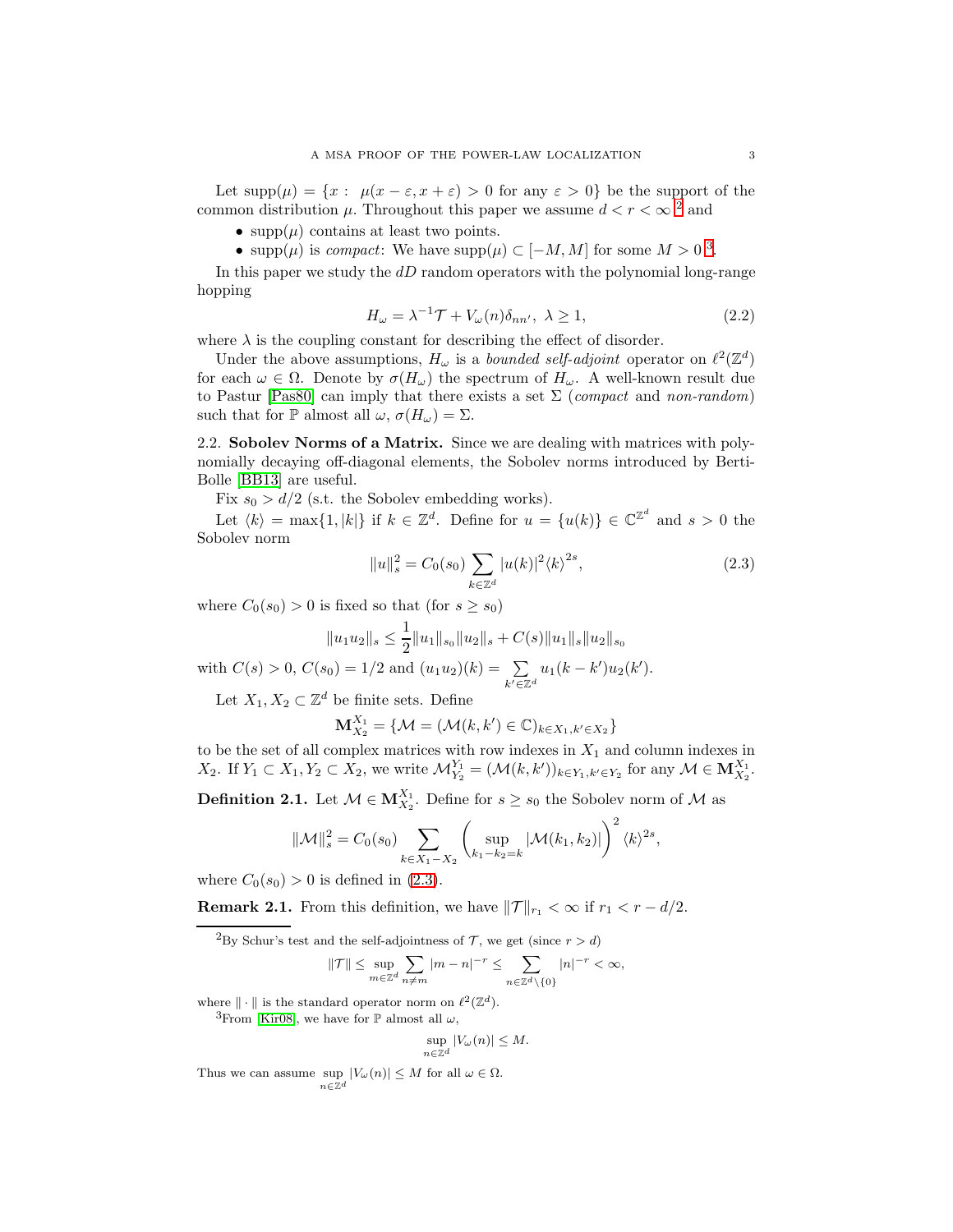For more details about Sobolev norms of matrices, we refer to [\[BB13\]](#page-19-10).

2.3. Green's Functions Estimate. The estimate on Green's functions plays a key role in spectral theory. In this subsection we present the first main result on Green's functions estimate.

For  $n \in \mathbb{Z}^d$  and  $L > 0$ , define the cube  $\Lambda_L(n) = \{k \in \mathbb{Z}^d : |k - n| \leq L\}.$ Moreover, write  $\Lambda_L = \Lambda_L(0)$ . The volume of a finite set  $\Lambda \subset \mathbb{Z}^d$  is defined to be  $|\Lambda| = \#\Lambda$ . We have  $|\Lambda_L(n)| = (2L+1)^d$   $(L \in \mathbb{N})$  for example.

If  $\Lambda \subset \mathbb{Z}^d$ , denote  $H_{\Lambda} = R_{\Lambda} H_{\omega} R_{\Lambda}$ , where  $R_{\Lambda}$  is the restriction operator. Define the Green's function (if it exists) as

$$
G_{\Lambda}(E) = (H_{\Lambda} - E)^{-1}, \ E \in \mathbb{R}.
$$

Let us introduce **good** cubes in  $\mathbb{Z}^d$ .

**Definition 2.2.** Fix  $\tau' > 0$ ,  $\delta \in (0,1)$  and  $d/2 < s_0 \le r_1 < r - d/2$ . We call  $\Lambda_L(n)$ is  $(E, \delta)$ -good if  $G_{\Lambda_L(n)}(E)$  exists and satisfies

$$
||G_{\Lambda_L(n)}(E)||_s \leq L^{\tau' + \delta s} \text{ for } \forall s \in [s_0, r_1].
$$

Otherwise, we call  $\Lambda_L(n)$  is  $(E, \delta)$ -bad. We call  $\Lambda_L(n)$  an  $(E, \delta)$ -good (resp.  $(E, \delta)$ **bad**) L-cube if it is  $(E, \delta)$ -good (resp.  $(E, \delta)$ -bad).

<span id="page-3-3"></span>**Remark 2.2.** Let  $\zeta \in (\delta, 1)$  and  $\tau' - (\zeta - \delta)r_1 < 0$ . Suppose that  $\Lambda_L(n)$  is  $(E, \delta)$ **good**. Then we have for  $L \ge L_0(\zeta, \tau', \delta, r_1, d) > 0$  and  $|n' - n''| \ge L/2$ ,

<span id="page-3-4"></span><span id="page-3-2"></span>
$$
|G_{\Lambda_L(n)}(E)(n',n'')| \le |n'-n''|^{-(1-\zeta)r_1}.\tag{2.4}
$$

Assume the following inequalities hold true<sup>[4](#page-3-1)</sup>:

$$
\begin{cases}\n-(1-\delta)r_1 + \tau' + 2s_0 < 0, \\
-\xi r_1 + \tau' + \alpha \tau + (3+\delta+4\xi)s_0 < 0, \\
\alpha^{-1}(2\tau' + 2\alpha \tau + (5+4\xi+2\delta)s_0) + s_0 < \tau',\n\end{cases}
$$
\n(2.5)

where  $\alpha, \tau, \tau', r_1 > 1, \xi > 0, s_0 > d/2$  and  $\delta \in (0, 1)$ .

Denote by [x] the integer part of some  $x \in \mathbb{R}$ . In what follows let E be in an interval I satisfying  $|I| \leq 1$  and  $I \cap [-||\mathcal{T}|| - M, ||\mathcal{T}|| + M] \neq \emptyset$ . The main result on Green's functions estimate is as follows.

<span id="page-3-0"></span>**Theorem 2.3.** Suppose that  $1 + \xi < \alpha$  and [\(2.5\)](#page-3-2) holds true. Fix  $p > \alpha d, J \in 2\mathbb{N}$ and let  $L = [l^{\alpha}] \in \mathbb{N}$  with  $l \in \mathbb{N}$ . Then there exists

$$
\underline{l}_0=\underline{l}_0(\|\mathcal{T}\|_{r_1},M,J,\alpha,\tau,\xi,\tau',\delta,p,r_1,s_0,d)>0
$$

such that, if  $l \geq l_0$ ,

(P1)  $\mathbb{P}(\exists E \in I \text{ s.t. both } \Lambda_l(m) \text{ and } \Lambda_l(n) \text{ are } (E, \delta) - \text{bad}) \leq l^{-2p}$  for all  $|m - n| > 2l,$ 

(P2) 
$$
\mathbb{P}(\text{dist}(\sigma(H_{\Lambda_L(m)}), \sigma(H_{\Lambda_L(n)})) \leq 2L^{-\tau}) \leq L^{-2p}/2
$$
 for all  $|m - n| > 2L$ ,  
then we have

then we have

$$
\mathbb{P}(\exists E \in I \text{ s.t. both } \Lambda_L(m) \text{ and } \Lambda_L(n) \text{ are } (E, \frac{1+\xi}{\alpha})-\text{bad}) \le C(d)L^{-J(\alpha^{-1}p-d)} + L^{-2p}/2
$$
  
for all  $|m-n| > 2L$ .

<span id="page-3-1"></span> $4$ These inequalities will be explained in the proof of the Coupling Lemma in the following.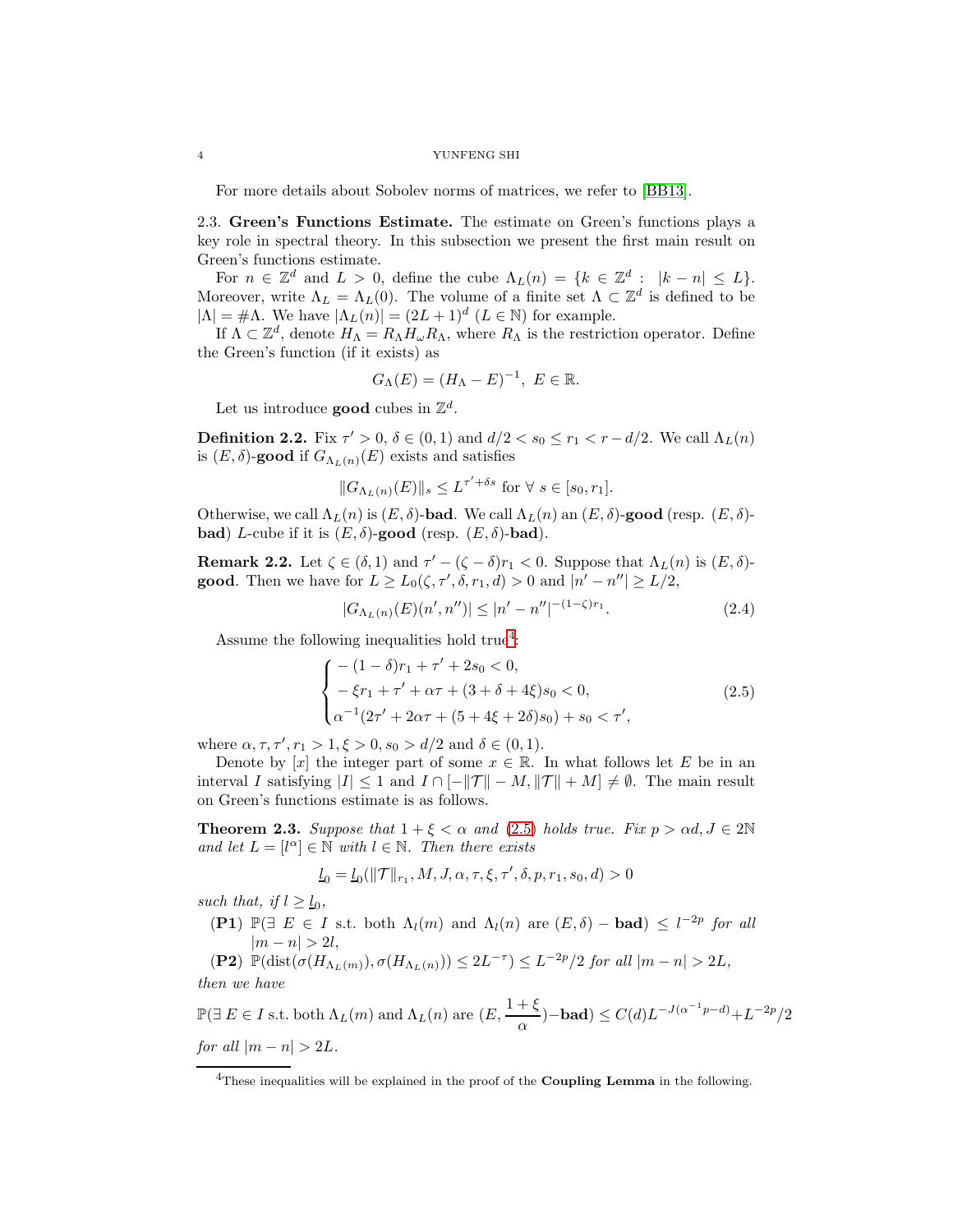**Remark 2.3.** In this theorem no regularity assumption on  $\mu$  is needed. Moreover, if we assume further in this theorem  $(1 + \xi)/\alpha \leq \delta$  and  $p > \alpha d + 2\alpha p/J$ , then the "propagation of smallness" for the probability occurs (see Theorem [4.4](#page-15-0) in the following for details).

2.4. **Power-law Localization.** A sufficient condition for the validity of  $(PI)$  and  $(P2)$  in Theorem [2.3](#page-3-0) can be derived from some regularity assumption on  $\mu$ .

Let us recall the Hölder continuity of a distribution defined in [\[CKM87\]](#page-19-4).

**Definition 2.4** ([\[CKM87\]](#page-19-4)). We will say a probability measure  $\mu$  is Hölder continuous of order  $\rho > 0$  if

$$
\frac{1}{\mathcal{K}_{\rho}(\mu)} = \inf_{\kappa > 0} \sup_{0 < |a - b| \le \kappa} |a - b|^{-\rho} \mu([a, b]) < \infty. \tag{2.6}
$$

In this case will call  $\mathcal{K}_{\rho}(\mu) > 0$  the order of  $\mu$ .

**Remark 2.4.** • Let  $\mu$  be Hölder continuous of order  $\rho$  (i.e.,  $\mathcal{K}_{\rho}(\mu) > 0$ ). Then for any  $0 < \kappa < \mathcal{K}_{\rho}(\mu)$ , there is some  $\kappa_0 = \kappa_0(\kappa, \mu) > 0$  so that

<span id="page-4-2"></span>
$$
\mu([a, b]) \le \kappa^{-1} |a - b|^\rho \text{ for } 0 \le b - a \le \kappa_0. \tag{2.7}
$$

- If  $\mu$  is absolutely continuous with a density in  $L^q$  with  $1 < q \leq \infty$ , then  $\mu$ is Hölder continuous of order  $1 - 1/q$ , and  $\mathcal{K}_{1-1/q}(\mu) \geq \|\frac{d\mu}{dx}\|_{L^q}^{-1}$ , here  $dx$ means the Lesbesgue measure on R.
- There are many *singular continuous*  $\mu$  which are Hölder continuous of some order  $\rho > 0$  [\[BH80\]](#page-19-11).

Now we can state the second main result on the power-law localization.

<span id="page-4-0"></span>**Theorem 2.5.** Let  $H_{\omega}$  be defined by [\(2](#page-2-3).2) with the common distribution  $\mu$  being Hölder continuous of order  $\rho > 0$ , i.e.,  $\mathcal{K}_{\rho}(\mu) > 0$ . Let  $r \ge \max\{\frac{100d + 23\rho d}{\rho}, 331d\}.$ Fix any  $0 < \kappa < \mathcal{K}_{\rho}(\mu)$ . Then there exists  $\lambda_0 = \lambda_0(\kappa, \mu, \rho, M, r, d) > 0$  such that for  $\lambda \geq \lambda_0$ ,  $H_{\omega}$  has pure point spectrum for  $\mathbb P$  almost all  $\omega \in \Omega$ . Moreover, for  $\mathbb P$  almost all  $\omega \in \Omega$ , there exists a complete system of eigenfunctions  $\psi_{\omega} = {\psi_{\omega}(n)}_{n \in \mathbb{Z}^d}$ satisfying  $|\psi_{\omega}(n)| \leq |n|^{-r/600}$  for  $|n| \gg 1$ .

**Remark 2.5.** One may replace  $\max{\frac{100d+23pd}{\rho}},331d\}$  with a smaller one. Actually, if  $\mu$  is absolutely continuous, it has been proven by Aizenman-Molchanov [\[AM93\]](#page-19-7) that the *power-law* localization holds for  $r > d$  by using the FMM.

# 3. Proof of Theorem [2.3](#page-3-0)

**Proof of Theorem [2.3.](#page-3-0)** The proof consists of a deterministic and a probabilistic part.

We begin with the following definition.

**Definition 3.1.** We call a site  $n \in \Lambda \subset \mathbb{Z}^d$  is  $(l, E, \delta)$ -good with respect to  $(w.r.t)$  $\Lambda$  if there exists some  $\Lambda_l(m) \subset \Lambda$  such that  $\Lambda_l(m)$  is  $(E, \delta)$ -good and  $n \in \Lambda_l(m)$ with  $dist(n, \Lambda \setminus \Lambda_l(m)) \geq l/2$ . Otherwise, we call  $n \in \Lambda \subset \mathbb{Z}^d$  is  $(l, E, \delta)$ -bad  $w.r.t$ Λ.

We then prove a key **Coupling Lemma**. Recall that  $E \in I$  with  $|I| \leq 1$  and  $I \cap \sigma(H_\omega) \neq \emptyset$ .

<span id="page-4-1"></span>**Lemma 3.2** (Coupling Lemma). Let  $L = [l^{\alpha}]$ . Assume that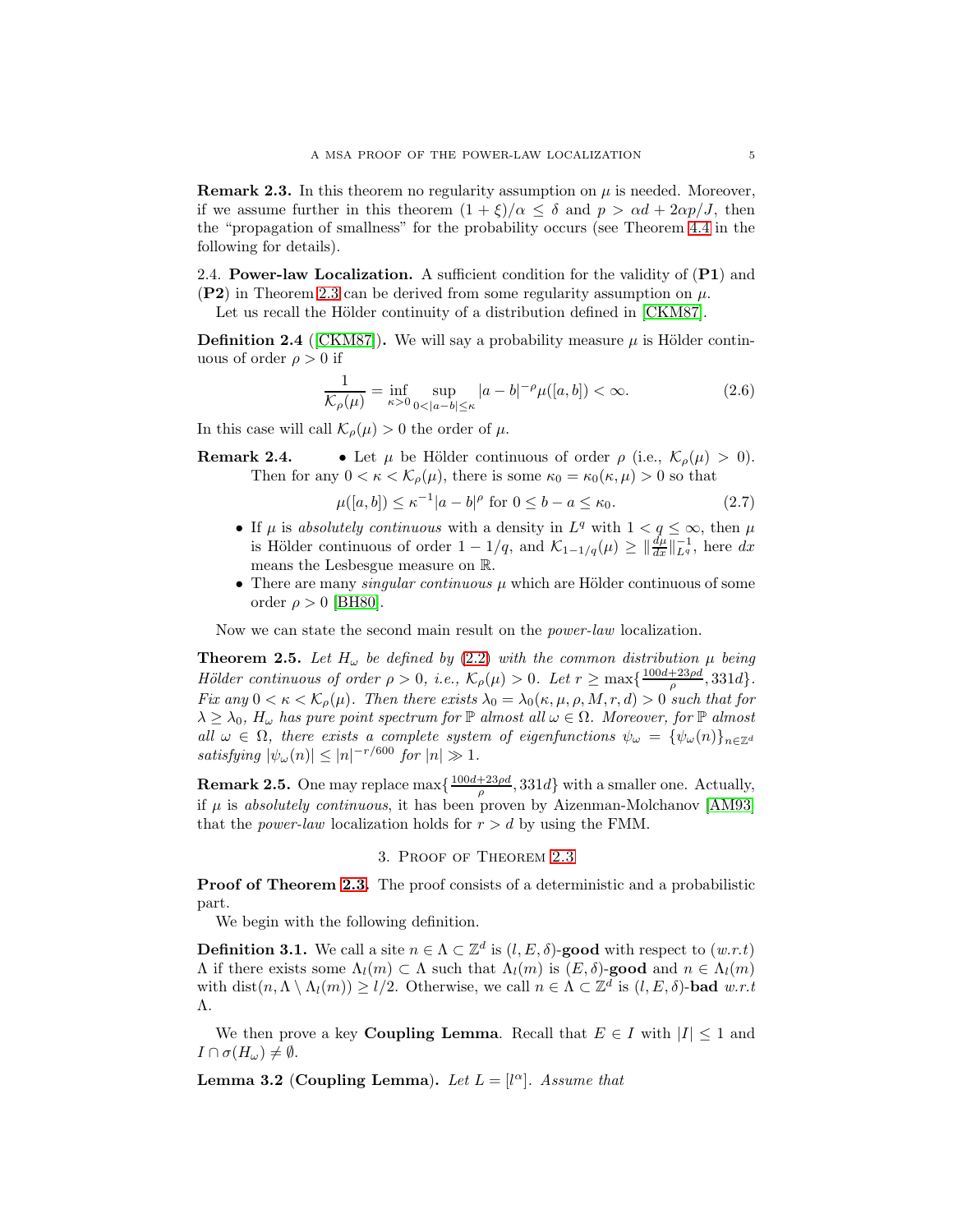- We have [\(2.5\)](#page-3-2) holds true and  $1 + \xi < \alpha$ .
- We can decompose  $\Lambda_L(n)$  into two disjoint subsets  $\Lambda_L(n) = B \cup G$  with the following properties: We have

$$
B=\bigcup_{1\leq j<\infty}\Omega_j,
$$

where for each j,  $\text{diam}(\Omega_j) \leq C_{\star} l^{1+\xi}$   $(C_{\star} > 1)$ , and for  $j \neq j'$ ,  $\text{dist}(\Omega_j, \Omega_{j'}) \geq$  $l^{1+\xi}$ . For each  $k \in G$ , k is  $(l, E, \delta)$ -good w.r.t  $\Lambda_L(n)$ .

$$
||G_{\Lambda_L(n)}(E)|| \le L^{\tau}.
$$

Then for

•

$$
l\geq \underline{l}_0(\|\mathcal{T}\|_{r_1},M,C_\star,\alpha,\tau,\xi,\tau',\delta,r_1,s_0,d)>0,
$$

we have  $\Lambda_L(n)$  is  $(E, \frac{1+\xi}{\alpha})$ -good.

Remark 3.1. The main scheme of the proof is definitely from Berti-Bolle [\[BB13\]](#page-19-10) in dealing with nonlinear PDEs. Since we are also interested in improving the lower bound on  $r$ , we have to figure out the dependence relations (i.e.,  $(2.5)$ ) among various parameters in the iterations. Then the Coupling Lemma (i.e., Proposition 4.1 in [\[BB13\]](#page-19-10)) of Berti-Bolle may not be used directly here and it needs some small modifications on the proof of Berti-Bolle [\[BB13\]](#page-19-10). It is a key feature that in random operators case the number of disjoint bad cubes of smaller size contained in a larger cube is fixed and independent of the iteration scales. This permits us to get separation distance of  $l^{1+\xi}$  ( $\xi > 0$ ) without increasing the diameter order (of order also  $l^{1+\xi}$ ) of **bad** cubes clusters (see Lemma [3.6](#page-11-0) in the following for details). As a result, it provides a possible way for improving the lower bound on r.

**Proof of Lemma [3.2.](#page-4-1)** The Sobolev norms introduced in [\[BB13\]](#page-19-10) are convenient to the proof. Below, we collect some useful properties of Sobolev norms for matrices (see [\[BB13\]](#page-19-10) for details):

• (Interpolation property): Let B, C, D be finite subsets of  $\mathbb{Z}^d$  and let  $\mathcal{M}_1 \in \mathbf{M}_{D}^C, \mathcal{M}_2 \in \mathbf{M}_{C}^B$ . Then for any  $s \geq s_0$ ,

$$
\|\mathcal{M}_1\mathcal{M}_2\|_s \le (1/2) \|\mathcal{M}_1\|_{s_0} \|\mathcal{M}_2\|_s + (C(s)/2) \|\mathcal{M}_1\|_s \|\mathcal{M}_2\|_{s_0},\tag{3.1}
$$

and

<span id="page-5-4"></span><span id="page-5-1"></span><span id="page-5-0"></span>
$$
\|\mathcal{M}_1 \mathcal{M}_2\|_{s_0} \le \|\mathcal{M}_1\|_{s_0} \|\mathcal{M}_2\|_{s_0},\tag{3.2}
$$

$$
\|\mathcal{M}_1 \mathcal{M}_2\|_s \le C(s) \|\mathcal{M}_1\|_s \|\mathcal{M}_2\|_s,
$$
\n(3.3)

where  $C(s) \ge 1$  and  $C(s_0) = 1$ . In particular, if  $\mathcal{M} \in \mathbf{M}_{B}^{B}$  and  $n \ge 1$ , then

$$
\|\mathcal{M}^n\|_{s_0} \le \|\mathcal{M}\|_{s_0}^n, \|\mathcal{M}\| \le \|\mathcal{M}\|_{s_0},\tag{3.4}
$$

<span id="page-5-5"></span><span id="page-5-3"></span><span id="page-5-2"></span>
$$
\|\mathcal{M}^n\|_{s} \le C(s) \|\mathcal{M}\|_{s_0}^{n-1} \|\mathcal{M}\|_{s}.
$$
\n(3.5)

• (Smoothing property): Let  $\mathcal{M} \in \mathbf{M}_{C}^{B}$ . Then for  $s \geq s' \geq 0$ ,

$$
\mathcal{M}(k,k') = 0 \text{ for } |k - k'| < N \Rightarrow \|\mathcal{M}\|_{s'} \le N^{-(s-s')} \|\mathcal{M}\|_{s},\tag{3.6}
$$

and for  $N \ge N_0(s_0, d) > 0$ ,

$$
\mathcal{M}(k, k') = 0 \text{ for } |k - k'| > N \Rightarrow \begin{cases} ||\mathcal{M}||_s \le N^{s - s'} ||\mathcal{M}||_s', \\ ||\mathcal{M}||_s \le N^{s + s_0} ||\mathcal{M}||. \end{cases}
$$
(3.7)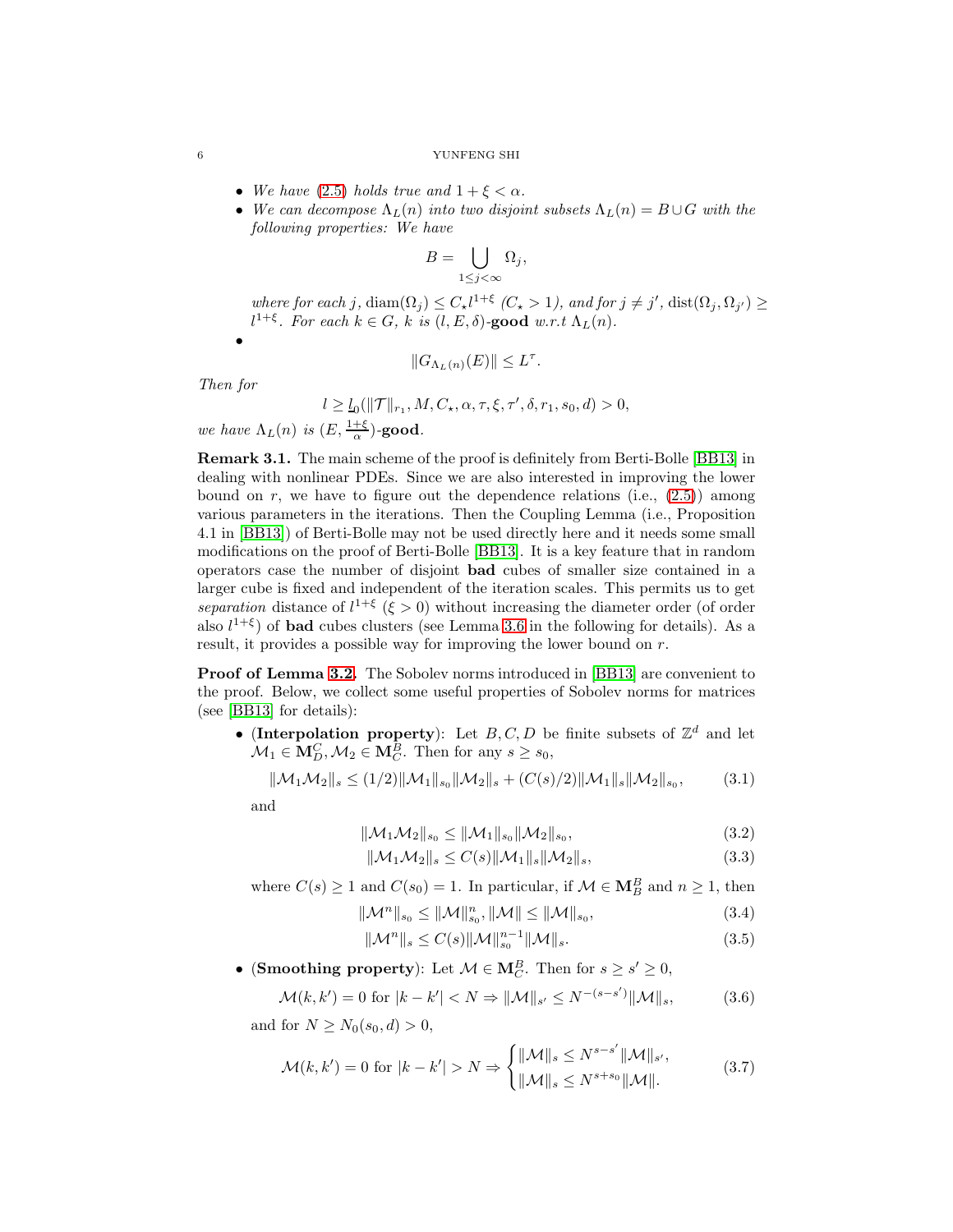• (Columns estimate): Let  $\mathcal{M} \in \mathbf{M}_{C}^{B}$ . Then for  $s \geq 0$ ,

$$
\|\mathcal{M}\|_{s} \le C(s_0, d) \max_{k \in C} \|\mathcal{M}_{\{k\}}\|_{s+s_0},\tag{3.8}
$$

where  $\mathcal{M}_{\{k\}} := (\mathcal{M}(k_1, k))_{k_1 \in B} \in \mathbf{M}_{\{k\}}^B$  is a column sub-matrix of  $\mathcal{M}$ .

• (Perturbation argument): If  $M \in M_C^B$  has a left inverse  $\mathcal{N} \in M_B^C$ (i.e.,  $\mathcal{N}\mathcal{M} = \mathcal{I}$ , where  $\mathcal{I}$  the identity matrix), then for all  $\mathcal{P} \in \mathbf{M}_{C}^{B}$  with  $\|\mathcal{P}\|_{s_0} \|\mathcal{N}\|_{s_0} \leq 1/2$ , the matrix  $\mathcal{M} + \mathcal{P}$  has a left inverse  $\mathcal{N}_{\mathcal{P}}$  that satisfies

$$
\|\mathcal{N}_{\mathcal{P}}\|_{s_0} \le 2\|\mathcal{N}\|_{s_0},\tag{3.9}
$$

$$
\|\mathcal{N}_{\mathcal{P}}\|_{s} \le C(s) (\|\mathcal{N}\|_{s} + \|\mathcal{N}\|_{s_0}^2 \|\mathcal{P}\|_{s}) \text{ for } s \ge s_0.
$$
 (3.10)

Moreover, if  $\|\mathcal{P}\| \cdot \|\mathcal{N}\| \leq 1/2$ , then

<span id="page-6-7"></span><span id="page-6-5"></span><span id="page-6-4"></span><span id="page-6-1"></span>
$$
\|\mathcal{N}_{\mathcal{P}}\| \le 2\|\mathcal{N}\|.\tag{3.11}
$$

We then turn to the proof of the Coupling Lemma.

Write  $\mathcal{A} = H_X - E$  with  $X = \Lambda_L(n)$ . Let  $\mathcal{T}_X = R_X \mathcal{T} R_X$ . For  $u \in \mathbb{C}^X$  with  $X = B \cup G$ , define  $u_G = R_G u \in \mathbb{C}^G$  and  $u_B = R_B u \in \mathbb{C}^B$ . Let h be an arbitrary fixed vector in  $\ell^2(X)$  and consider the equation

<span id="page-6-6"></span><span id="page-6-0"></span>
$$
\mathcal{A}u = h. \tag{3.12}
$$

Following [\[BB13\]](#page-19-10), we have three steps: Step 1: Reduction on good sites

**Lemma 3.3.** Let  $l \geq l_0(\tau', \delta, r_1, s_0, d) > 0$ . Then there exist  $\mathcal{M} \in \mathbf{M}_G^X$  and  $\mathcal{N}\in \mathbf{M}_{G}^{B}$  satisfying the following:

$$
\|\mathcal{M}\|_{s_0} \le C(s_0, d) l^{\tau' + (1+\delta)s_0}, \ \|\mathcal{N}\|_{s_0} \le C(r_1, s_0, d) \|\mathcal{T}_X\|_{r_1} l^{-(1-\delta)r_1 + \tau' + 2s_0} \le 1/2,
$$
\n(3.13)

and for all  $s > s_0$ :

$$
\|\mathcal{M}\|_{s} \le C(s, s_0, d) l^{2\tau' + (1+2\delta)s_0} (l^s \|\mathcal{T}_X\|_{s_0} + \|\mathcal{T}_X\|_{s+s_0}),\tag{3.14}
$$

$$
\|\mathcal{N}\|_{s} \le C(s, s_0, d) l^{\tau' + \delta s_0} (l^s \|\mathcal{T}_X\|_{s_0} + \|\mathcal{T}_X\|_{s + s_0}),
$$
\n(3.15)

such that

<span id="page-6-8"></span><span id="page-6-3"></span><span id="page-6-2"></span>
$$
u_G = \mathcal{N}u_B + \mathcal{M}h. \tag{3.16}
$$

*Proof.* Fix  $k \in G$ . Then there exists some *l*-cube  $F_k = \Lambda_l(k_1)$  such that  $k \in F_k$ , dist $(k, X \setminus F_k) \ge l/2$  and  $F_k$  is  $(E, \delta)$ -good. Define  $\mathcal{Q}_k = \lambda^{-1} G_{F_k}(E) \mathcal{T}_{F_k}^{X \setminus F_k}$  $\frac{1}{F_k}$ <sup> $\frac{1}{F_k}$ </sup>  $\in$  $\mathbf{M}_{F_k}^{X \setminus F_k}$ . Since  $F_k$  is  $(E, \delta)$ -good and using the **Interpolation property** [\(3.3\)](#page-5-0), we obtain (since  $\lambda \geq 1$ )

$$
\|\mathcal{Q}_k\|_{r_1} \le C(r_1) \|G_{F_k}(E)\|_{r_1} \|\mathcal{T}_X\|_{r_1} \le C(r_1) \|\mathcal{T}_X\|_{r_1} l^{\tau' + \delta r_1}.
$$
 (3.17)

By the Interpolation property [\(3.1\)](#page-5-1) and the Smoothing property [\(3.7\)](#page-5-2), for  $s \geq s_0$  we have (if |k − k'| > 2l, then  $G_{F_k}(E)(k', k) = 0$ )

$$
\|Q_k\|_{s+s_0} \le C(s) (\|G_{F_k}(E)\|_{s+s_0} \|\mathcal{T}_X\|_{s_0} + \|G_{F_k}(E)\|_{s_0} \|\mathcal{T}_X\|_{s+s_0})
$$
  
\n
$$
\le C(s) ((2l)^s \|G_{F_k}(E)\|_{s_0} \|\mathcal{T}_X\|_{s_0} + l^{\tau'+\delta s_0} \|\mathcal{T}_X\|_{s+s_0})
$$
  
\n
$$
\le C(s,d) l^{\tau'+\delta s_0} (l^s \|\mathcal{T}_X\|_{s_0} + \|\mathcal{T}_X\|_{s+s_0}).
$$
\n(3.18)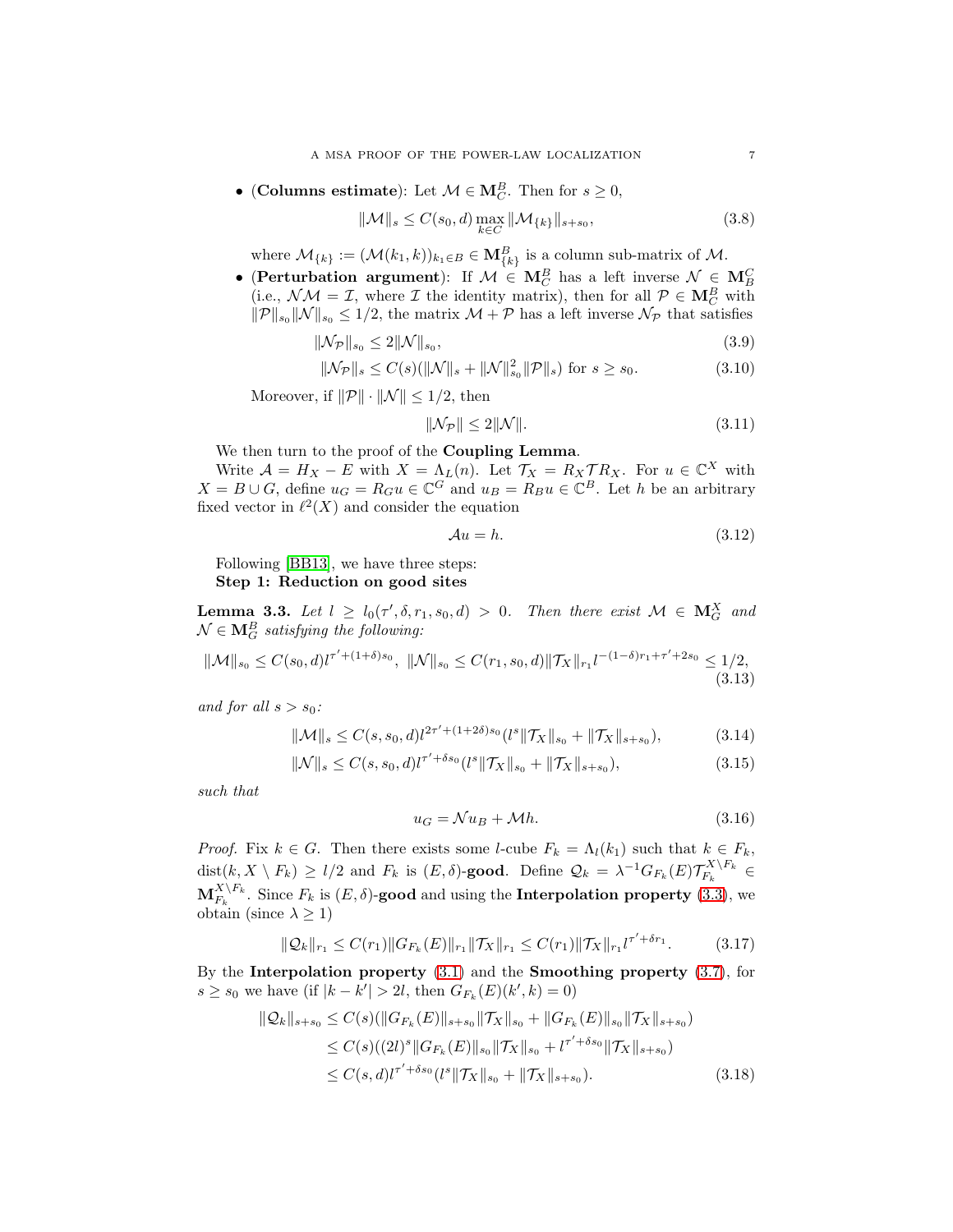We now vary  $k \in G$ . Define the following operators<sup>[5](#page-7-0)</sup>:

$$
\Gamma(k',k) = \begin{cases} 0, \text{ for } k' \in F_k, \\ \mathcal{Q}_k(k',k), \text{ for } k' \in X \setminus F_k, \end{cases}
$$

and

$$
\mathcal{L}(k',k) = \begin{cases} G_{F_k}(E)(k',k), & \text{for } k' \in F_k, \\ 0, & \text{for } k' \in X \setminus F_k. \end{cases}
$$

From [\(3.12\)](#page-6-0), we have

<span id="page-7-2"></span><span id="page-7-1"></span>
$$
u_G + \Gamma u = \mathcal{L}h. \tag{3.19}
$$

We estimate  $\Gamma \in \mathbf{M}_G^X$ . Fix  $k \in G$ . Note that if  $k' \in X \setminus F_k$ , then  $|k - k'| \geq l/2$ . This implies  $\Gamma_{\{k\}}(k',k) = 0$  for  $|k'-k| < l/2$ . By the **Columns estimate** [\(3.8\)](#page-6-1),  $(3.17)$  and the **Smoothing property**  $(3.6)$ , we obtain

$$
\|\Gamma\|_{s_0} \le C(s_0, d) \sup_{k \in G} \|\Gamma_{\{k\}}\|_{2s_0}
$$
  
\n
$$
\le C(s_0, d) \sup_{k \in G} (l/2)^{-r_1+2s_0} \|\Gamma_{\{k\}}\|_{r_1}
$$
  
\n
$$
\le C(s_0, d) \sup_{k \in G} (l/2)^{-r_1+2s_0} \|\mathcal{Q}_k\|_{r_1}
$$
  
\n
$$
\le C(r_1, s_0, d) \|\mathcal{T}_X\|_{r_1} l^{-(1-\delta)r_1+\tau'+2s_0}.
$$
\n(3.20)

Similarly, for  $s \geq s_0$ , we obtain by recalling [\(3.18\)](#page-6-3)

$$
\|\Gamma\|_{s} \leq C(s_0, d) \sup_{k \in G} \|\Gamma_{\{k\}}\|_{s+s_0}
$$
  
\n
$$
\leq C(s_0, d) \sup_{k \in G} \|\mathcal{Q}_k\|_{s+s_0}
$$
  
\n
$$
\leq C(s, s_0, d) t^{\tau' + \delta s_0} (l^s \|\mathcal{T}_X\|_{s_0} + \|\mathcal{T}_X\|_{s+s_0}).
$$
\n(3.21)

We then estimate  $\mathcal{L} \in \mathbf{M}_{G}^X$ . Fix  $k \in G$ . By the definition of  $F_k$ , if  $|k'-k| > 2l$ , then  $k' \notin F_k$ . This implies  $\mathcal{L}_{\{k\}}(k',k) = 0$  for  $|k'-k| > 2l$ . By the **Columns** estimate [\(3.8\)](#page-6-1) and the **Smoothing property** [\(3.7\)](#page-5-2), we have for  $s \geq 0$ ,

<span id="page-7-3"></span>
$$
\|\mathcal{L}\|_{s+s_0} \le C(s_0, d) \sup_{k \in G} \|\mathcal{L}_{\{k\}}\|_{s+2s_0}
$$
  
\n
$$
\le C(s_0, d) \sup_{k \in G} (2l)^{s+s_0} \|\mathcal{L}_{\{k\}}\|_{s_0}
$$
  
\n
$$
\le C(s, s_0, d) \sup_{k \in G} l^{s+s_0} \|G_{F_k}(E)\|_{s_0}
$$
  
\n
$$
\le C(s, s_0, d) l^{s+r'+(1+\delta)s_0}.
$$
\n(3.22)

Notice that we have  $-(1 - \delta)r_1 + \tau' + 2s_0 < 0$ . Thus for

<span id="page-7-4"></span>
$$
l \ge l_0(\tau', \delta, r_1, s_0, d) > 0,
$$

<span id="page-7-0"></span> ${}^{5}$ Both  $\Gamma$  and  $\mathcal L$  are globally well-defined since we define the operators "column by column". More precisely, we have shown  $G \subset \bigcup_{k \in G} F_k$ , and  $k \in F_k$  for each  $k \in G$ . From the definition, we have  $\Gamma(\cdot, k)$  and  $\mathcal{L}(\cdot, k)$  come from that of  $G_{F_k}(\cdot, k)$ . One may argue that it is likely that there exists  $(m, m')$  such that  $m' \in F_k \cap F_{k'} \neq \emptyset$  for some  $k' \neq k$ . As a result, it is likely that  $G_{F_k}(m, m') \neq G_{F_{k'}}(m, m')$  and  $\mathcal{L}(m, m')$  (or  $\Gamma(m, m')$ ) is not uniquely defined! In fact, this is not the case since our definition of  $\mathcal{L}(m, m')$  (or  $\Gamma(m, m'))$  comes from the column  $G_{F_{m'}}(\cdot, m')$ rather than that  $G_{F_k}(\cdot, m')$  or  $G_{F_{k'}}(\cdot, m')$ .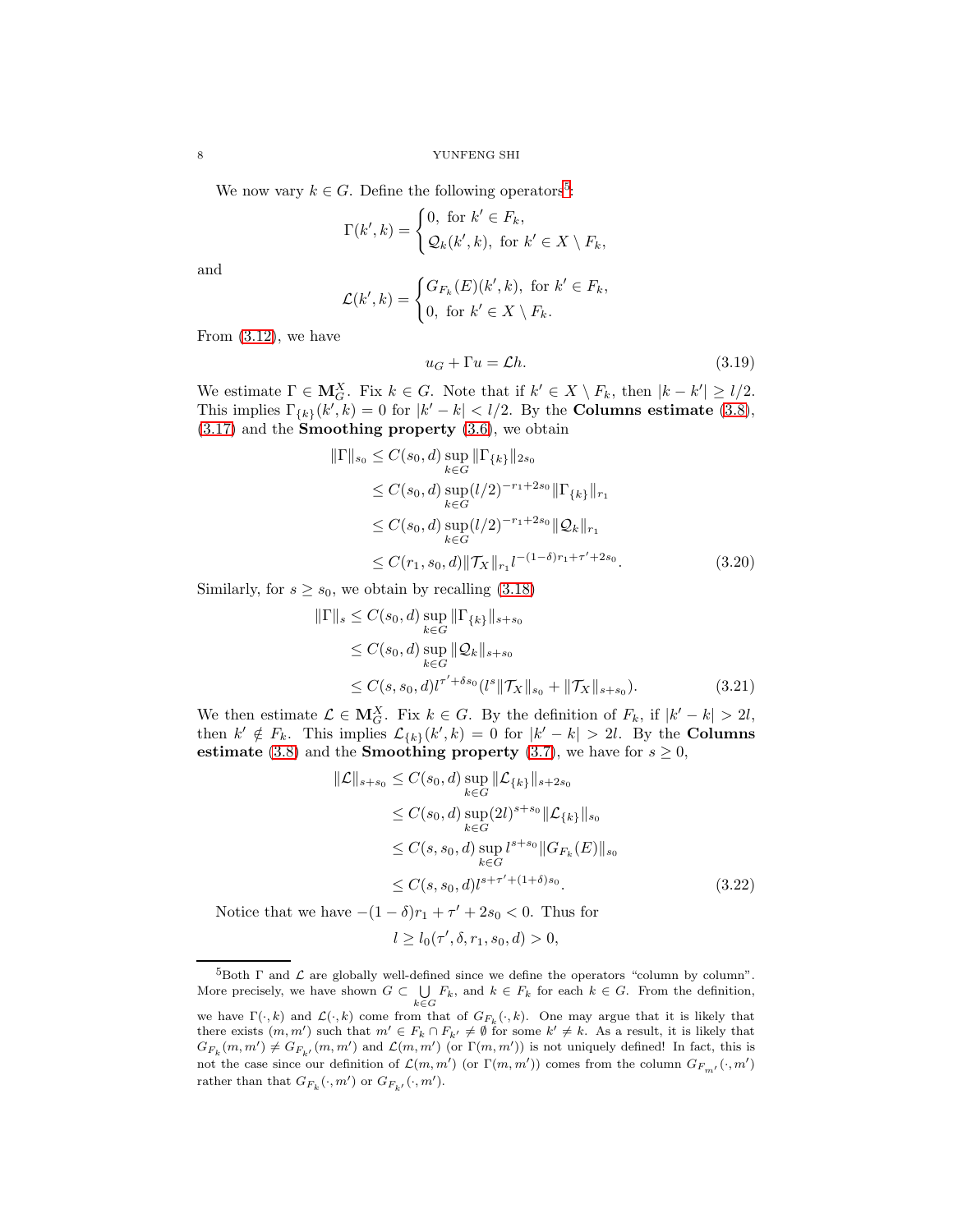we have since [\(3.20\)](#page-7-1)  $\|\Gamma\|_{s_0} \leq 1/2$ . Recalling the **Perturbation argument** [\(3.9\)](#page-6-4)–  $(3.10)$ , we have that  $\mathcal{I} + \Gamma_G^G$  is invertible and satisfies

$$
\| (\mathcal{I} + \Gamma_G^G)^{-1} \|_{s_0} \le 2,\tag{3.23}
$$

<span id="page-8-1"></span><span id="page-8-0"></span>
$$
\| (\mathcal{I} + \Gamma_G^G)^{-1} \|_s \le C(s) \| \Gamma \|_s \text{ for } s \ge s_0.
$$
 (3.24)

From [\(3.19\)](#page-7-2), we have

$$
u_G = -(\mathcal{I} + \Gamma_G^G)^{-1} \Gamma_G^B u_B + (\mathcal{I} + \Gamma_G^G)^{-1} \mathcal{L}h
$$

and then

$$
\mathcal{N} = -(\mathcal{I} + \Gamma_G^G)^{-1} \Gamma_G^B, \ \mathcal{M} = (\mathcal{I} + \Gamma_G^G)^{-1} \mathcal{L}.
$$
 (3.25)

Recalling the **Interpolation property**  $(3.1)$  and since  $(3.23)$ – $(3.25)$ , we have

$$
\|\mathcal{N}\|_{s_0} \le \|(\mathcal{I} + \Gamma_G^{G})^{-1}\|_{s_0}\|\Gamma\|_{s_0} \le C(r_1, s_0, d)\|\mathcal{T}_X\|_{r_1} l^{-(1-\delta)r_1 + \tau' + 2s_0},
$$
  

$$
\|\mathcal{M}\|_{s_0} \le \|(\mathcal{I} + \Gamma_G^{G})^{-1}\|_{s_0}\|\mathcal{L}\|_{s_0} \le C(s_0, d)l^{\tau' + (1+\delta)s_0},
$$

and for  $s \geq s_0$ ,

$$
\|N\|_{s} \leq C(s) (\|(I + \Gamma_{G}^{C})^{-1}\|_{s} \|\Gamma\|_{s_{0}} + \|(\mathcal{I} + \Gamma_{G}^{C})^{-1}\|_{s_{0}} \|\Gamma\|_{s})
$$
  
\n
$$
\leq C(s) \|\Gamma\|_{s}
$$
  
\n
$$
\leq C(s, s_{0}, d) l^{\tau' + \delta s_{0}} (l^{s} \|\mathcal{T}_{X}\|_{s_{0}} + \|\mathcal{T}_{X}\|_{s+s_{0}}) \text{ (since (3.21)),}
$$
  
\n
$$
\|\mathcal{M}\|_{s} \leq C(s) (\|(\mathcal{I} + \Gamma_{G}^{C})^{-1}\|_{s} \|\mathcal{L}\|_{s_{0}} + \|(\mathcal{I} + \Gamma_{G}^{C})^{-1}\|_{s_{0}} \|\mathcal{L}\|_{s})
$$
  
\n
$$
\leq C(s) (\|\Gamma\|_{s} \|\mathcal{L}\|_{s_{0}} + \|\Gamma\|_{s_{0}} \|\mathcal{L}\|_{s})
$$
  
\n
$$
\leq C(s, s_{0}, d) l^{2\tau' + (1+2\delta)s_{0}} (l^{s} \|\mathcal{T}_{X}\|_{s_{0}} + \|\mathcal{T}_{X}\|_{s+s_{0}}) \text{ (since (3.20) – (3.22)).}
$$

# Step 2: Reduction on bad sites

**Lemma 3.4.** Let  $l \ge l_0(\tau', \delta, r_1, s_0, d) > 0$ . We have

<span id="page-8-4"></span><span id="page-8-3"></span><span id="page-8-2"></span>
$$
\mathcal{A}'u_B = \mathcal{Z}h,\tag{3.26}
$$

where

$$
\mathcal{A}' = \mathcal{A}_X^B + \mathcal{A}_X^G \mathcal{N} \in \mathbf{M}_X^B, \ \mathcal{Z} = \mathcal{I} - \mathcal{A}_X^G \mathcal{M} \in \mathbf{M}_X^X
$$

satisfy for  $s \geq s_0$ ,

$$
\|\mathcal{A}'\|_{s_0} \le C(M)(1 + \|\mathcal{T}_X\|_{s_0}),\tag{3.27}
$$

$$
\|\mathcal{Z}\|_{s_0} \le C(M, s_0, d)(1 + \|\mathcal{T}_X\|_{s_0}) l^{\tau' + (1+\delta)s_0},\tag{3.28}
$$

$$
\|\mathcal{A}'\|_{s} \le C(M, s, s_0, d)(1 + \|\mathcal{T}_X\|_{s})t^{\tau' + \delta s_0} (l^s \|\mathcal{T}_X\|_{s_0} + \|\mathcal{T}_X\|_{s + s_0}),
$$
(3.29)

$$
\|\mathcal{Z}\|_{s} \le C(M, s, s_0, d)(1 + \|\mathcal{T}_X\|_{s}) l^{2\tau' + (1+2\delta)s_0} (l^s \|\mathcal{T}_X\|_{s_0} + \|\mathcal{T}_X\|_{s+s_0}). \tag{3.30}
$$

Moreover,  $(\mathcal{A}^{-1})_B^X$  is a left inverse of  $\mathcal{A}'$ .

*Proof.* Since  $I \cap [-\Vert \mathcal{T} \Vert -M, \Vert \mathcal{T} \Vert +M] \neq \emptyset$ ,  $\sup_{\omega,n} |V_{\omega}(n)| \leq M, |I| \leq 1$  and  $\lambda \geq 1$ , we have for all  $E \in I$  and  $n \in \mathbb{Z}^d$ ,

$$
|V_{\omega}(n) - E| \le ||\mathcal{T}|| + 2M + 1.
$$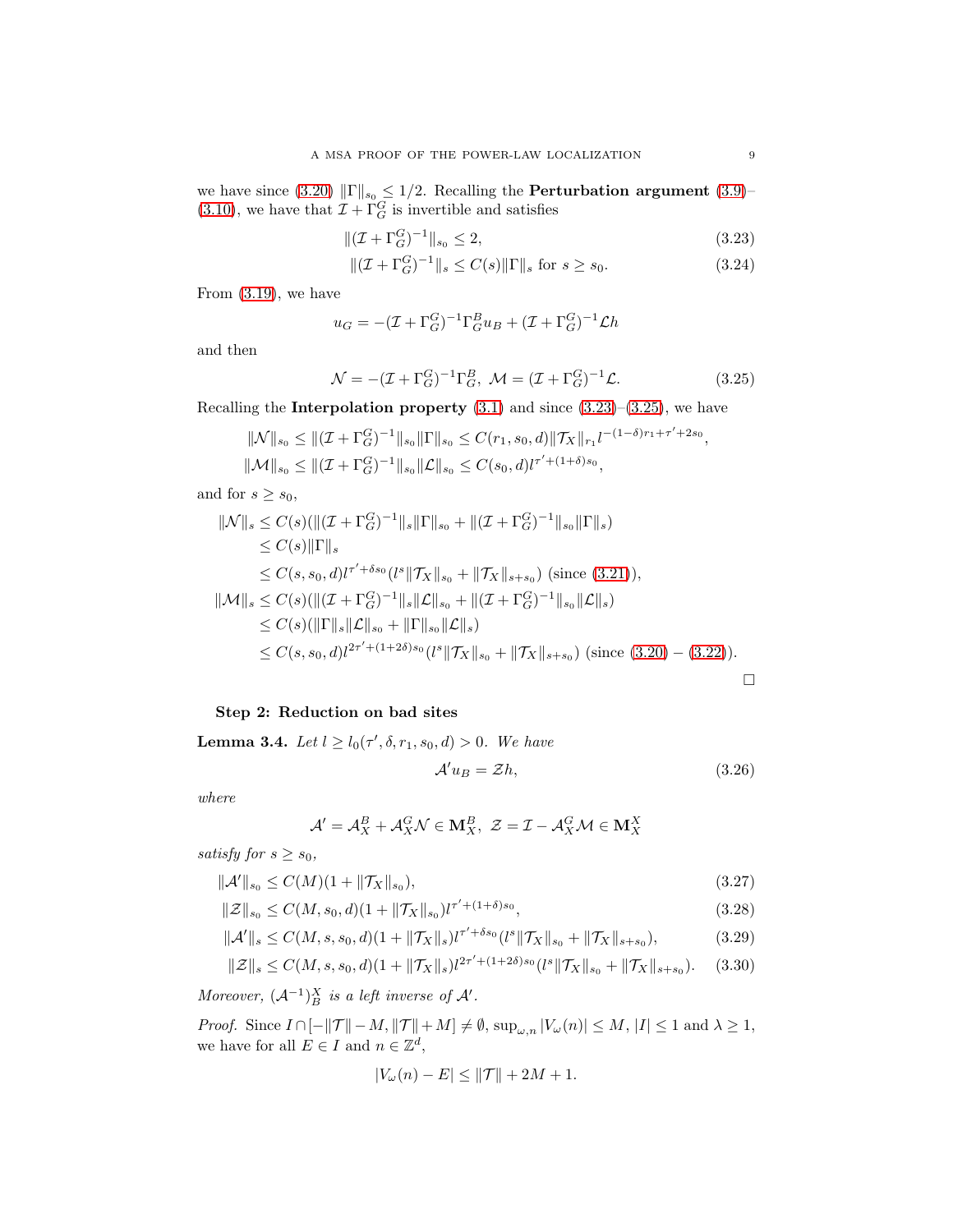Thus for any  $s \geq 0$ , we obtain

$$
\|\mathcal{A}\|_{s} = \|H_X - E\|_{s} \le \|\lambda^{-1}\mathcal{T}_X\|_{s} + \|\mathcal{T}\| + 2M + 1 \le 2(1 + \|\mathcal{T}_X\|_{s} + \|\mathcal{T}\| + M). \tag{3.31}
$$

From  $(3.13)$ ,  $(3.31)$  and the **Interpolation property**  $(3.1)$ – $(3.2)$ , we have

$$
\|\mathcal{A}'\|_{s_0} \le \|\mathcal{A}\|_{s_0} + \|\mathcal{A}\|_{s_0} \|\mathcal{N}\|_{s_0} \le C(M)(1 + \|\mathcal{T}_X\|_{s_0}) \text{ (since } \|\mathcal{T}_X\| \le \|\mathcal{T}_X\|_{s_0}),
$$
  

$$
\|\mathcal{Z}\|_{s_0} \le 1 + \|\mathcal{A}\|_{s_0} \|\mathcal{M}\|_{s_0} \le C(M, s_0, d)(1 + \|\mathcal{T}_X\|_{s_0}) l^{\tau' + (1 + \delta)s_0},
$$

and for  $s \geq s_0$ ,

$$
\begin{aligned} \|\mathcal{A}'\|_{s} &\leq \|\mathcal{A}\|_{s} + C(s)(\|\mathcal{A}\|_{s}\|\mathcal{N}\|_{s_{0}} + \|\mathcal{A}\|_{s_{0}}\|\mathcal{N}\|_{s}) \\ &\leq C(M, s, s_{0}, d)(1 + \|\mathcal{T}_{X}\|_{s})l^{\tau' + \delta s_{0}}(l^{s}\|\mathcal{T}_{X}\|_{s_{0}} + \|\mathcal{T}_{X}\|_{s + s_{0}}), \\ \|\mathcal{Z}\|_{s} &\leq 1 + C(s)(\|\mathcal{A}\|_{s}\|\mathcal{M}\|_{s_{0}} + \|\mathcal{A}\|_{s_{0}}\|\mathcal{M}\|_{s}) \\ &\leq C(M, s, s_{0}, d)(1 + \|\mathcal{T}_{X}\|_{s})l^{2\tau' + (1 + 2\delta)s_{0}}(l^{s}\|\mathcal{T}_{X}\|_{s_{0}} + \|\mathcal{T}_{X}\|_{s + s_{0}}). \end{aligned}
$$

It is easy to see  $(\mathcal{A}^{-1})_B^X$  is a left inverse of  $\mathcal{A}'$ 

<span id="page-9-2"></span><span id="page-9-0"></span>
$$
\Box
$$

**Lemma 3.5** (Left inverse of  $\mathcal{A}'$ ). Let  $l \geq l_0(\|\mathcal{T}_X\|_{r_1}, M, C_{\star}, \tau, \xi, \tau', \delta, r_1, s_0, d) > 0$ . Then A' has a left inverse V satisfying for  $s \geq d$ ,

$$
\|\mathcal{V}\|_{s_0} \le C(C_{\star}, s_0, d) l^{\alpha \tau + (2 + 2\xi)s_0},\tag{3.32}
$$

and for  $s > s_0$ ,

$$
\|\mathcal{V}\|_{s} \le C(M, C_{\star}, s, s_{0}, d)(1 + \|\mathcal{T}_{X}\|_{s})l^{\tau' + 2\alpha\tau + (4 + 4\xi + \delta)s_{0}}(l^{(1+\xi)s} \|\mathcal{T}_{X}\|_{s_{0}} + \|\mathcal{T}_{X}\|_{s+s_{0}}). \tag{3.33}
$$

*Proof.* The proof is based on the perturbation of left inverses as in [\[BB13\]](#page-19-10). Let  $\widetilde{\Omega}_j$ be the  $l^{1+\xi}/4$ -neighborhood of  $\Omega_j$ , i.e.,  $\widetilde{\Omega}_j = \{k \in \mathbb{Z}^d : \text{ dist}(k, \Omega_j) \leq l^{1+\xi}/4\}$ . Let  $\mathcal{D} \in \mathbf{M}_X^B$  satisfy the following:

<span id="page-9-1"></span>
$$
\mathcal{D}(k,k') = \begin{cases} \mathcal{A}'(k,k'), \text{ for } (k,k') \in \bigcup_j (\Omega_j \times \widetilde{\Omega}_j), \\ 0, \text{ for } (k,k') \notin \bigcup_j (\Omega_j \times \widetilde{\Omega}_j). \end{cases}
$$

We claim that  $D$  has a left inverse W satisfying  $||\mathcal{W}|| \leq 2L^{\tau}$ . Let  $|k - k'| < l^{1+\xi}/4$ and  $\mathcal{R} = \mathcal{A}' - \mathcal{D}$ . Since  $B = \bigcup_j \Omega_j$ , we have  $k \in \Omega_j$  for some j, and then  $k' \in \widetilde{\Omega}_j$ , which implies  $\mathcal{R}(k, k') = 0$ . Then recalling the **Smoothing property** [\(3.6\)](#page-5-3), we obtain

$$
\|\mathcal{R}\|_{s_0} \le (l^{1+\xi}/4)^{-r_1+2s_0} \|\mathcal{R}\|_{r_1-s_0} \le (l^{1+\xi}/4)^{-r_1+2s_0} \|\mathcal{A}'\|_{r_1-s_0}
$$
  
\n
$$
\le C(M, r_1, s_0, d)(1 + \|\mathcal{T}_X\|_{r_1}) \|\mathcal{T}_X\|_{r_1} l^{-\xi r_1 + \tau' + (1+\delta+2\xi)s_0} \text{ (by (3.29))}
$$
  
\n
$$
\le C(M, r_1, s_0, d) l^{-\xi r_1 + \tau' + (1+\delta+2\xi)s_0}.
$$
 (3.34)

Thus recalling [\(3.4\)](#page-5-5) and the assumption  $||\mathcal{A}^{-1}|| \leq L^{\tau}$ , we have

$$
\|\mathcal{R}\| \cdot \|(\mathcal{A}^{-1})_B^X\| \le \|\mathcal{R}\|_{s_0} \|\mathcal{A}^{-1}\|
$$
  
\n
$$
\le C(M, r_1, s_0, d) l^{-\xi r_1 + \tau' + (1 + \delta + 2\xi)s_0} L^{\tau}
$$
  
\n
$$
\le C(M, r_1, s_0, d) l^{-\xi r_1 + \tau' + \alpha \tau + (1 + \delta + 2\xi)s_0} \le 1/2 \text{ (since } L = [l^{\alpha}]),
$$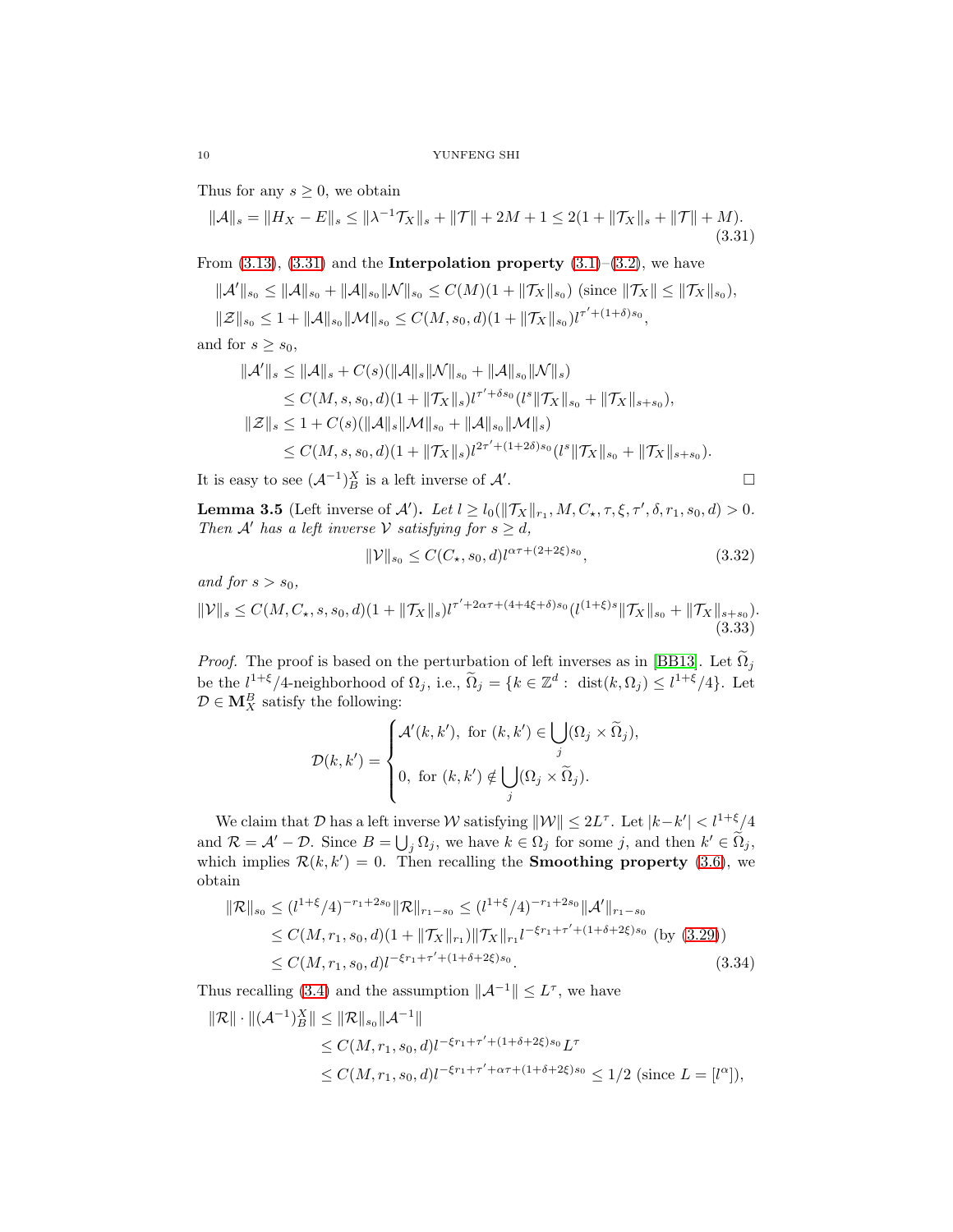where in the last inequality we use the fact that  $-\xi r_1 + \tau' + \alpha \tau + (1 + \delta + 2\xi)s_0 < 0$  and  $l \geq l_0(M, \alpha, \tau, \xi, \tau', \delta, r_1, s_0, d) > 0$ . It follows from the **Perturbation argument** [\(3.11\)](#page-6-7) that D has a left inverse W satisfying  $\|\mathcal{W}\| \leq 2\|\mathcal{A}^{-1}\| \leq 2L^{\tau}$ .

From [\[BB13\]](#page-19-10), we know that

<span id="page-10-0"></span>
$$
\mathcal{W}_0(k, k') = \begin{cases} \mathcal{W}(k, k'), \text{ for } (k, k') \in \bigcup_j (\Omega_j \times \widetilde{\Omega}_j), \\ 0, \text{ for } (k, k') \notin \bigcup_j (\Omega_j \times \widetilde{\Omega}_j) \end{cases}
$$

is a left inverse of D. We then estimate  $\|\mathcal{W}_0\|_s$ . Since  $\text{diam}(\Omega_j) \leq 2C_{\star}l^{1+\xi}$ , we have  $W_0(k, k') = 0$  if  $|k - k'| > 2C_* l^{1+\xi}$ . Using the **Smoothing property** [\(3.7\)](#page-5-2) yields for  $s \geq 0$ ,

$$
\|\mathcal{W}_0\|_s \le C(C_\star, s, s_0, d) l^{(1+\xi)(s+s_0)} \|\mathcal{W}\| \le C(C_\star, s, s_0, d) l^{(1+\xi)(s+s_0)+\alpha\tau}.
$$
 (3.35)

Finally, recall that  $\mathcal{A}' = \mathcal{D} + \mathcal{R}$  and  $\mathcal{W}_0$  is a left inverse of  $\mathcal{D}$ . We have by [\(3.34\)](#page-9-1) and [\(3.35\)](#page-10-0),

$$
\|\mathcal{R}\|_{s_0}\|\mathcal{W}_0\|_{s_0}\leq C(M,C_{\star},r_1,s_0,d)l^{-\xi r_1+\tau'+\alpha\tau+(3+\delta+4\xi)s_0}\leq 1/2
$$

since  $-\xi r_1 + \tau' + \alpha \tau + (3 + \delta + 4\xi)s_0 < 0$  and  $l \ge l_0(M, C_{\star}, \alpha, \tau, \xi, \tau', \delta, r_1, s_0, d) > 0$ . Applying the **Perturbation argument**  $(3.9)$ – $(3.10)$  again implies that  $\mathcal{A}'$  has a left inverse  $V$  satisfying

$$
\|V\|_{s_0} \le 2\|W_0\|_{s_0} \le C(C_\star, s_0, d)l^{\alpha \tau + (2+2\xi)s_0},
$$
  
\n
$$
\|V\|_{s} \le C(s)(\|W_0\|_{s} + \|W_0\|_{s_0}^2 \|\mathcal{R}\|_{s})
$$
 (by (3.10))  
\n
$$
\le C(C_\star, s, s_0, d)l^{(1+\xi)(s+s_0)+\alpha \tau}
$$
  
\n
$$
+ C(M, C_\star, s, s_0, d)(1 + \|\mathcal{T}_X\|_{s})l^{\tau' + 2\alpha \tau + (4+4\xi+\delta)s_0} (l^s \|\mathcal{T}_X\|_{s_0} + \|\mathcal{T}_X\|_{s+s_0})
$$
  
\n
$$
\le C(M, C_\star, s, s_0, d)(1 + \|\mathcal{T}_X\|_{s})l^{\tau' + 2\alpha \tau + (4+4\xi+\delta)s_0} (l^{(1+\xi)s} \|\mathcal{T}_X\|_{s_0} + \|\mathcal{T}_X\|_{s+s_0}).
$$

# Step 3: Completion of proof

Combining [\(3.12\)](#page-6-0), [\(3.16\)](#page-6-8) and [\(3.26\)](#page-8-3) implies

$$
u_G = \mathcal{M}h + \mathcal{N}u_B, u_B = \mathcal{V}Zh.
$$

Thus

$$
(\mathcal{A}^{-1})_B^X = \mathcal{VZ}, \; (\mathcal{A}^{-1})_G^X = \mathcal{M} + \mathcal{N}(\mathcal{A}^{-1})_B^X.
$$

Then for  $s \geq s_0$ , we can obtain by using the **Interpolation property** [\(3.1\)](#page-5-1) and the Smoothing property [\(3.7\)](#page-5-2)

$$
\begin{split} \|(A^{-1})_{B}^{X}\|_{s} &\leq C(s)(\|\mathcal{V}\|_{s}\|\mathcal{Z}\|_{s_{0}} + \|\mathcal{V}\|_{s_{0}}\|\mathcal{Z}\|_{s}) \\ &\leq C(M, C_{\star}, s, s_{0}, d)(1 + \|\mathcal{T}_{X}\|_{s})^{2}l^{2\tau' + 2\alpha\tau + (5 + 4\xi + 2\delta)s_{0}}(l^{(1+\xi)s}\|\mathcal{T}_{X}\|_{s_{0}} + \|\mathcal{T}_{X}\|_{s+s_{0}}) \\ &+ C(M, C_{\star}, s, s_{0}, d)(1 + \|\mathcal{T}_{X}\|_{s})l^{2\tau' + \alpha\tau + (3 + 2\delta + 2\xi)s_{0}}(l^{s}\|\mathcal{T}_{X}\|_{s_{0}} + \|\mathcal{T}_{X}\|_{s+s_{0}}) \\ &\text{(by (3.30) and (3.33))} \\ &\leq C(M, C_{\star}, s, s_{0}, d)(1 + \|\mathcal{T}_{X}\|_{s})^{2}l^{2\tau' + 2\alpha\tau + (5 + 4\xi + 2\delta)s_{0}}(l^{(1+\xi)s}\|\mathcal{T}_{X}\|_{s_{0}} + \|\mathcal{T}_{X}\|_{s+s_{0}}). \end{split}
$$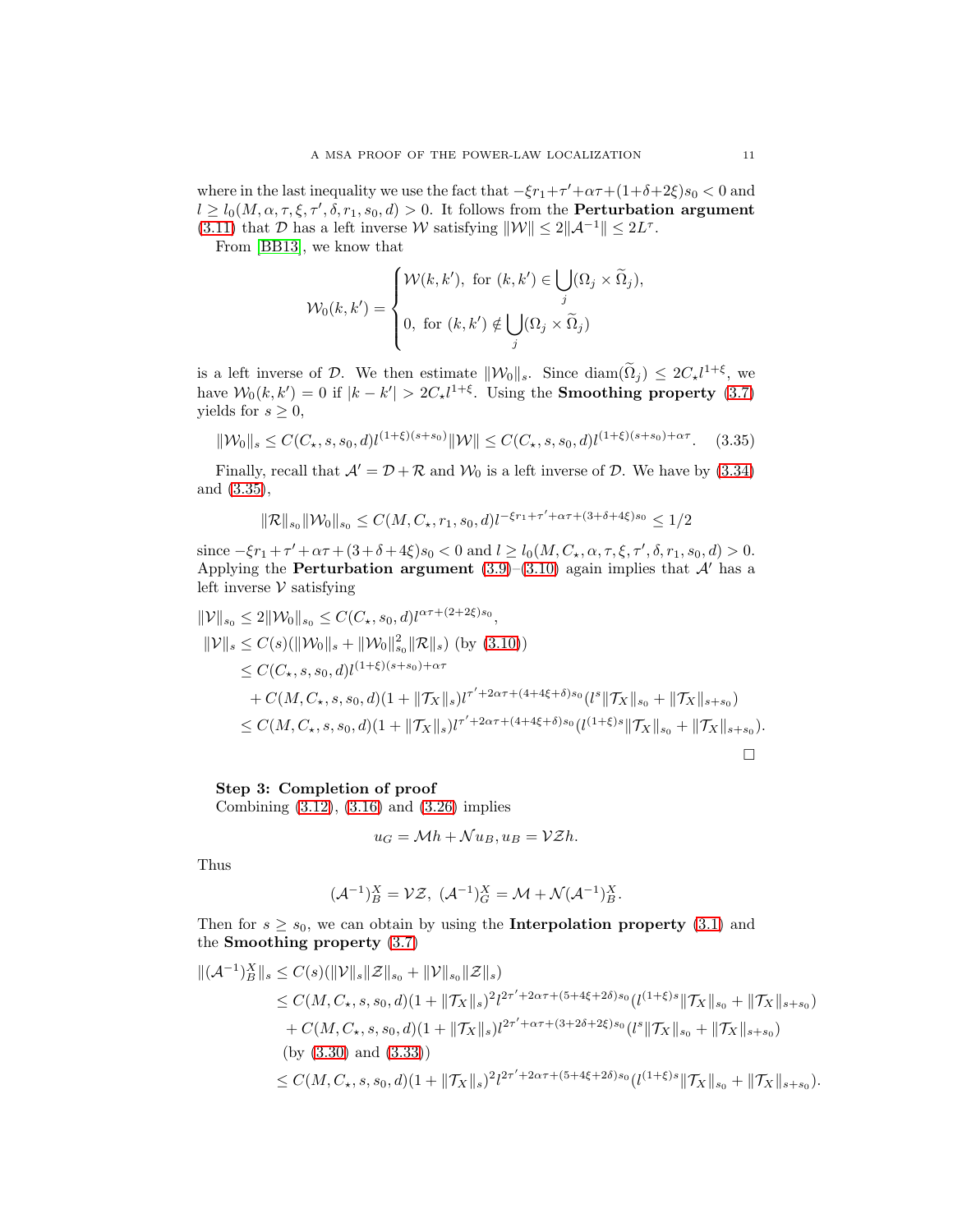We obtain the similar bound for  $\| (A^{-1})_G^X \|_s$ . Thus for any  $s \in [s_0, r_1]$ , we obtain

$$
\begin{split} \|\mathcal{A}^{-1}\|_{s} &\leq \|\ (\mathcal{A}^{-1})_{B}^{X}\|_{s} + \|(\mathcal{A}^{-1})_{G}^{X}\|_{s} \\ C(M, C_{\star}, s, s_{0}, d)(1 + \|\mathcal{T}_{X}\|_{r_{1}})^{2}l^{2\tau' + 2\alpha\tau + (5 + 4\xi + 2\delta)s_{0}}(l^{(1+\xi)s}\|\mathcal{T}_{X}\|_{s_{0}} + (2L)^{s_{0}}\|\mathcal{T}_{X}\|_{r_{1}}) \\ &\leq C(M, C_{\star}, r_{1}, s_{0}, d)\|\mathcal{T}_{X}\|_{r_{1}}^{2}L^{\alpha^{-1}(2\tau' + 2\alpha\tau + (5 + 4\xi + 2\delta)s_{0}) + s_{0} + \alpha^{-1}(1+\xi)s} \\ &\leq L^{\tau' + \frac{1+\xi}{\alpha}s}, \end{split}
$$

where in the last inequality we use the third inequality in  $(2.5)$  and

 $L > l \geq l_0(\|\mathcal{T}\|_{r_1}, M, C_\star, \alpha, \tau, \xi, \tau', \delta, r_1, s_0, d) > 0.$ 

This finishes the proof of the Coupling Lemma.

We are in a position to finish the proof of Theorem [2.3.](#page-3-0) Deterministic part

<span id="page-11-0"></span>**Lemma 3.6.** Fix  $J \in 2\mathbb{N}$ . Assume [\(2.5\)](#page-3-2) holds true and  $1 + \xi < \alpha$ . Assume further that any pairwise disjoint  $(E, \delta)$ -bad l-cubes contained in  $\Lambda_L(n)$  has number at most  $J-1$  and  $||G_{\Lambda_L(n)}(E)|| \leq L^{\tau}$ . Then for

$$
l \ge l_0(M, J, \alpha, \tau, \xi, \tau', \delta, r_1, s_0, d) > 0,
$$

we have  $\Lambda_L(n)$  is  $(E, \frac{1+\xi}{\alpha})$ -good.

Proof of Lemma [3.6.](#page-11-0) The main point here is to obtain the *separation property* of  $(E, \delta)$ -bad *l*-cubes contained in  $\Lambda_L(n)$ .

Denote by  $\Lambda_l(k^{(1)}), \cdots, \Lambda_l(k^{(t_0)}) \subset \Lambda_L(n)$  all the  $(E, \delta)$ -bad *l*-cubes. Obviously,  $t_0 \leq (2L+1)^d$ . We first claim that there exists  $\tilde{Z} = \{m^{(1)}, \cdots, m^{(t_1)}\} \subset Z =$  $\{k^{(1)}, \dots, k^{(t_0)}\}$  such that  $t_1 \leq J-1$ ,  $|m^{(i)} - m^{(j)}| > 2l$  (for  $i \neq j$ ) and

$$
\bigcup_{1 \le j \le t_0} \Lambda_l(k^{(j)}) \subset \bigcup_{1 \le j \le t_1} \Lambda_{3l}(m^{(j)}). \tag{3.36}
$$

This claim should be compared with the Vitali covering argument. We prove this claim as follows. We start from  $m^{(1)} = k^{(1)}$ . Define  $Z_1$  to be the set of all  $k^{(j)}$ satisfying  $|k^{(j)} - m^{(1)}| \leq 2l$ . If  $Z_1 = Z$ , then we stop the process, and it is easy to check [\(3.36\)](#page-11-1) with  $t_1 = 1$ . Otherwise, we have  $Z \setminus Z_1 \neq \emptyset$  and we can choose a  $m^{(2)} \in Z \setminus Z_1$ . Similarly, let  $Z_2$  be the set of all  $k^{(j)} \in Z \setminus Z_1$  satisfying  $|k^{(j)} - m^{(2)}| \leq l$ . If  $Z_2 = Z \setminus Z_1$ , we stop the process and [\(3.36\)](#page-11-1) holds with  $t_1 = 2$ . Repeating this process and since  $t_0 < \infty$ , we can obtain [\(3.36\)](#page-11-1) for some  $t_1 \leq t_0$ . From the construction, we must have  $|m^{(i)} - m^{(j)}| > 2l$  for  $i \neq j$ , or equivalently  $\Lambda_l(m^{(i)}) \cap \Lambda_l(m^{(j)}) = \emptyset$  for  $i \neq j$ . Recalling the assumption of Lemma [3.6,](#page-11-0) we get  $t_1 \leq J - 1$ . The proof of this claim is finished.

We now separate further the clusters  $\Lambda_{3l}(m^{(1)}) \cap \Lambda_L(n), \cdots, \Lambda_{3l}(m^{(t_1)}) \cap \Lambda_L(n)$ . Define a relation  $\bowtie$  on  $\overline{Z}$  as follows. Letting  $k, k' \in \overline{Z}$ , we say  $k \bowtie k'$  if there is a sequence  $k_0, \dots, k_q \in \tilde{Z}$   $(q \ge 1)$  satisfying  $k_0 = k, k_q = k'$  and

<span id="page-11-2"></span>
$$
|k_j - k_{j+1}| \le 2l^{1+\xi} \text{ for } \forall \ 0 \le j \le q-1. \tag{3.37}
$$

It is easy to see  $\bowtie$  is an equivalence relation on  $\widetilde{Z}$ . As a result, we can partition Z into disjoint equivalent classes  $(w.r.t \bowtie)$ , say  $\pi_1, \dots, \pi_{t_2}$  with  $t_2 \leq t_1$ . We also

<span id="page-11-1"></span> $\Box$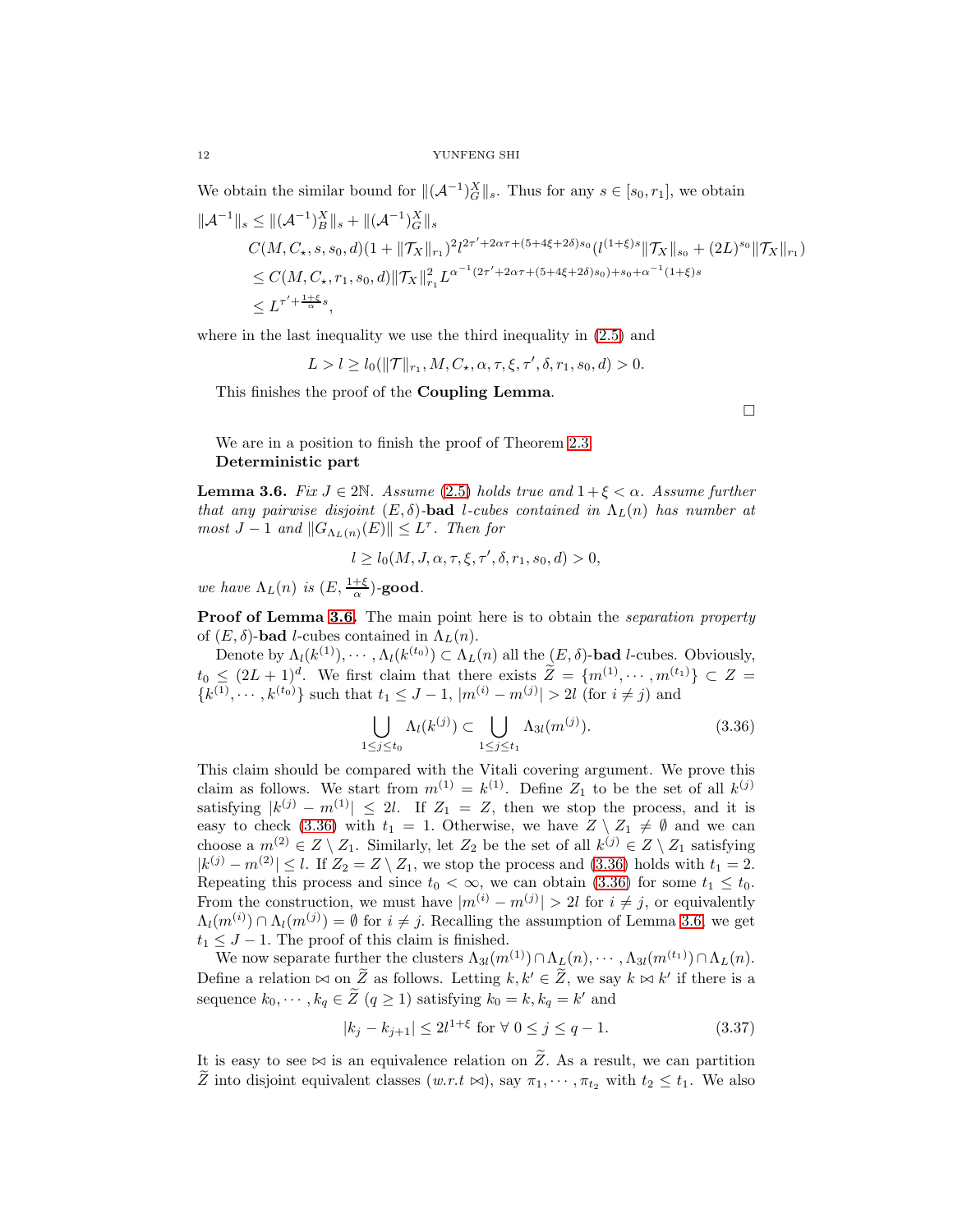have by  $(3.37)$ 

<span id="page-12-0"></span>
$$
|k - k'| \le 2Jl^{1+\xi} \text{ for } \forall k, k' \in \pi_j,
$$
\n
$$
(3.38)
$$

$$
dist(\pi_i, \pi_j) > 2l^{1+\xi} \text{ for } i \neq j. \tag{3.39}
$$

Correspondingly, we can define

<span id="page-12-1"></span>
$$
\Omega_j = \bigcup_{y \in \pi_j} (\Lambda_{3l}(y) \cap \Lambda_L(n)).
$$

From  $(3.38)$  and  $(3.39)$ , we obtain

$$
\text{diam}(\Omega_j) \le 10Jl^{1+\xi} \text{ for } 1 \le j \le t_2,
$$
  

$$
\text{dist}(\Omega_i, \Omega_j) > 2l^{1+\xi} - 10l > l^{1+\xi} \text{ for } i \ne j.
$$

Moreover, since  $B = \bigcup$  $\bigcup_{1 \leq j \leq t_2} \Omega_j$  contains all the  $(E, \delta)$ -**bad** *l*-cubes, it follows that if  $\Lambda_l(k) \subset \Lambda_L(n)$  and  $\Lambda_l(k) \cap (\Lambda_L(n) \setminus B) \neq \emptyset$ , then  $\Lambda_l(k)$  must be  $(E, \delta)$ -good. Let  $G = \Lambda_L(n) \setminus B$ . Then every  $k \in G$  is  $(E, \delta)$ -good w.r.t  $\Lambda_L(n)$ . Actually, if  $k \in G \subset \Lambda_L(n)$ , then there exists  $\Lambda_l(k') \subset \Lambda_L(n)$  with  $k \in \Lambda_l(k')$  such that  $dist(k, \Lambda_L(n) \setminus \Lambda_l(k')) \geq l$ . This  $\Lambda_l(k')$  must be  $(E, \delta)$ -good since  $k \notin B$ , i.e., k is  $(E, \delta)$ -good w.r.t  $\Lambda_L(n)$ .

Finally, it suffices to apply Lemma [3.2](#page-4-1) with  $B = \bigcup_{i=1}^{t_2}$  $\bigcup_{j=1} \Omega_j$ ,  $G = \Lambda_L(n) \setminus B$  and  $C_{\star} = 10J.$  $\Box$ 

# Probabilistic part

Fix m, n with  $|m - n| > 2L$  and write  $\Lambda_1 = \Lambda_L(m)$ ,  $\Lambda_2 = \Lambda_L(n)$ . We define the following events for  $i = 1, 2$ :

> **A**<sub>i</sub>:  $\Lambda_i$  is  $(E, \frac{1+\xi}{\alpha})$  – **bad**,  $\mathbf{B}_i$ : either  $G_{\Lambda_i}(E)$  does not exist or  $||G_{\Lambda_i}(E)|| \geq L^{\tau}$ ,  $\mathbf{C}_i$ :  $\Lambda_i$  contains J pairwise disjoint  $(E, \delta)$  – **bad**  $l$  – cubes, **D**:  $\exists E \in I$  so that both  $\Lambda_1$  and  $\Lambda_2$  are  $(E, \frac{1+\xi}{\alpha})$  – **bad**.

Using Lemma [3.6](#page-11-0) yields

<span id="page-12-2"></span>
$$
\mathbb{P}(\mathbf{D}) \leq \mathbb{P}\left(\bigcup_{E \in I} (\mathbf{A}_1 \cap \mathbf{A}_2)\right) \leq \mathbb{P}\left(\bigcup_{E \in I} ((\mathbf{B}_1 \cup \mathbf{C}_1) \cap (\mathbf{B}_2 \cup \mathbf{C}_2))\right)
$$
  
\n
$$
\leq \mathbb{P}\left(\bigcup_{E \in I} (\mathbf{B}_1 \cap \mathbf{B}_2)\right) + \mathbb{P}\left(\bigcup_{E \in I} (\mathbf{B}_1 \cap \mathbf{C}_2)\right)
$$
  
\n
$$
+ \mathbb{P}\left(\bigcup_{E \in I} (\mathbf{C}_1 \cap \mathbf{B}_2)\right) + \mathbb{P}\left(\bigcup_{E \in I} (\mathbf{C}_1 \cap \mathbf{C}_2)\right)
$$
  
\n
$$
\leq \mathbb{P}\left(\bigcup_{E \in I} (\mathbf{B}_1 \cap \mathbf{B}_2)\right) + 3 \mathbb{P}\left(\bigcup_{E \in I} \mathbf{C}_1\right). \tag{3.40}
$$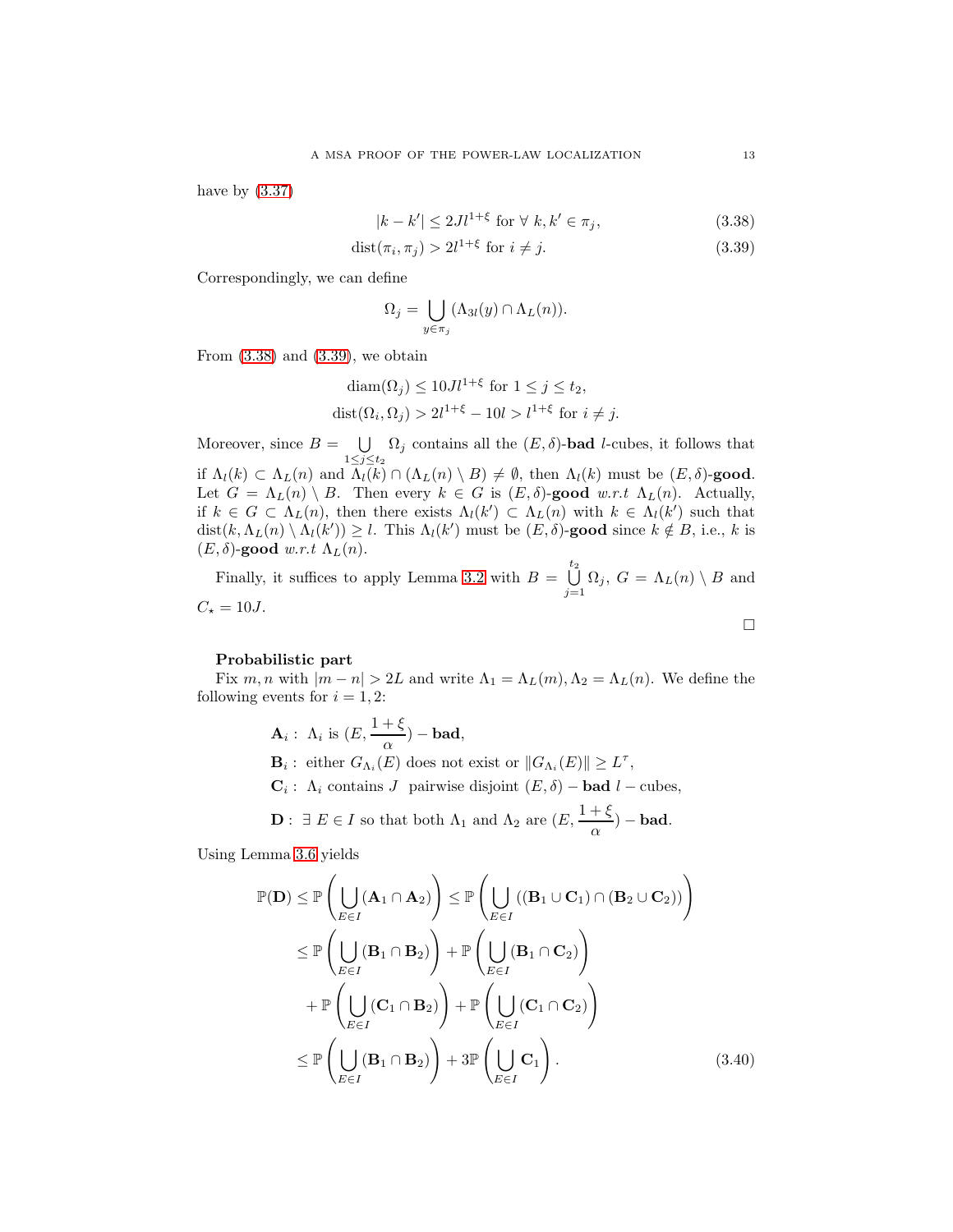It is easy to see since  $(P1)$ 

$$
\mathbb{P}\left(\bigcup_{E\in I} \mathbf{C}_1\right) \le C(d)L^{Jd}(l^{-2p})^{J/2} \le C(d)L^{-J(\alpha^{-1}p-d)}.
$$
 (3.41)

We then estimate the first term in  $(3.40)$ . By  $(P2)$ , we obtain

$$
\mathbb{P}\left(\bigcup_{E\in I} (\mathbf{B}_1 \cap \mathbf{B}_2)\right) \leq \mathbb{P}\left(\text{dist}(\sigma(H_{\Lambda_1}), \sigma(H_{\Lambda_2})) \leq 2L^{-\tau}\right) \leq L^{-2p}/2.
$$
\n(3.42)

Combining [\(3.40\)](#page-12-2), [\(3.41\)](#page-13-0) and [\(3.42\)](#page-13-1), we have  $\mathbb{P}(\mathbf{D}) \leq C(d)L^{-J(\alpha^{-1}p-d)} + L^{-2p}/2$ . This concludes the proof.

# <span id="page-13-1"></span><span id="page-13-0"></span>4. Validity of (P1) and (P2)

In this section we will verify the validity of  $(P1)$  and  $(P2)$  in Theorem [2.3.](#page-3-0) As a consequence, we prove a complete MSA argument on Green's functions estimate. The regularity of  $\mu$  plays an essential role here.

<span id="page-13-3"></span>**Theorem 4.1.** Let  $\mu$  be Hölder continuous of order  $\rho > 0$  (i.e.,  $\mathcal{K}_{\rho}(\mu) > 0$ ). Fix  $0 < \kappa < \mathcal{K}_{\rho}(\mu)$ ,  $E_0 \in \mathbb{R}$  and  $\tau' > (p+d)/\rho$ . Then there exists

$$
\underline{L}_0 = \underline{L}_0(\kappa, \mu, \rho, \tau', p, r_1, s_0, d) > 0
$$

such that the following holds: if  $L_0 \geq \underline{L}_0$ , then there is some  $\lambda_0 = \lambda_0(L_0, \kappa, \rho, p, s_0, d) >$ 0 and  $\eta = \eta(L_0, \kappa, \rho, p, d) > 0$  so that for  $\lambda \geq \lambda_0$ , we have

 $\mathbb{P}(\exists E \in [E_0 - \eta, E_0 + \eta] \text{ s.t. both } \Lambda_{L_0}(m) \text{ and } \Lambda_{L_0}(n) \text{ are } (E, \delta) - \text{bad}) \leq L_0^{-2p}$ for all  $|m - n| > 2L_0$ .

**Remark 4.1.** We will see in the proof  $\lambda_0 \sim L_0^{(p+d)/\rho} \kappa^{-1/\rho}$  and  $\eta \sim L_0^{-(p+d)/\rho} \kappa^{1/\rho}$ . In addition,  $\lambda_0$  and  $\eta$  are independent of  $E_0$ .

Proof. Define the event

$$
\mathbf{R}_n(\varepsilon): |V_\omega(k) - E_0| \leq \varepsilon \text{ for some } k \in \Lambda_{L_0}(n),
$$

where  $\varepsilon \in (0,1)$  will be specified below. Then by  $(2.7)$ , we obtain for  $2\varepsilon \leq \kappa_0 =$  $\kappa_0(\kappa,\mu) > 0,$ 

$$
\mathbb{P}(\mathbf{R}_n(\varepsilon)) \le (2L_0 + 1)^d \mu ([E_0 - \varepsilon, E_0 + \varepsilon])
$$
  
\n
$$
\le 2^{\rho} (2L_0 + 1)^d \kappa^{-1} \varepsilon^{\rho}
$$
  
\n
$$
\le L_0^{-p}, \tag{4.1}
$$

which permits us to set

<span id="page-13-2"></span>
$$
\varepsilon = 2^{-1} 3^{-d/\rho} \kappa^{1/\rho} L_0^{-(p+d)/\rho}.
$$

In particular, [\(4.1\)](#page-13-2) holds for  $L_0 \ge \underline{L}_0(\kappa, \mu, \rho, p, d) > 0$ .

Suppose now  $\omega \notin \mathbf{R}_n(\varepsilon)$ . Then for all  $|E - E_0| \leq \varepsilon/2$  and  $k \in \Lambda_{L_0}(n)$ , we have

$$
|V_{\omega}(k) - E| \ge |V_{\omega}(k) - E_0| - |E - E_0| \ge \varepsilon/2,
$$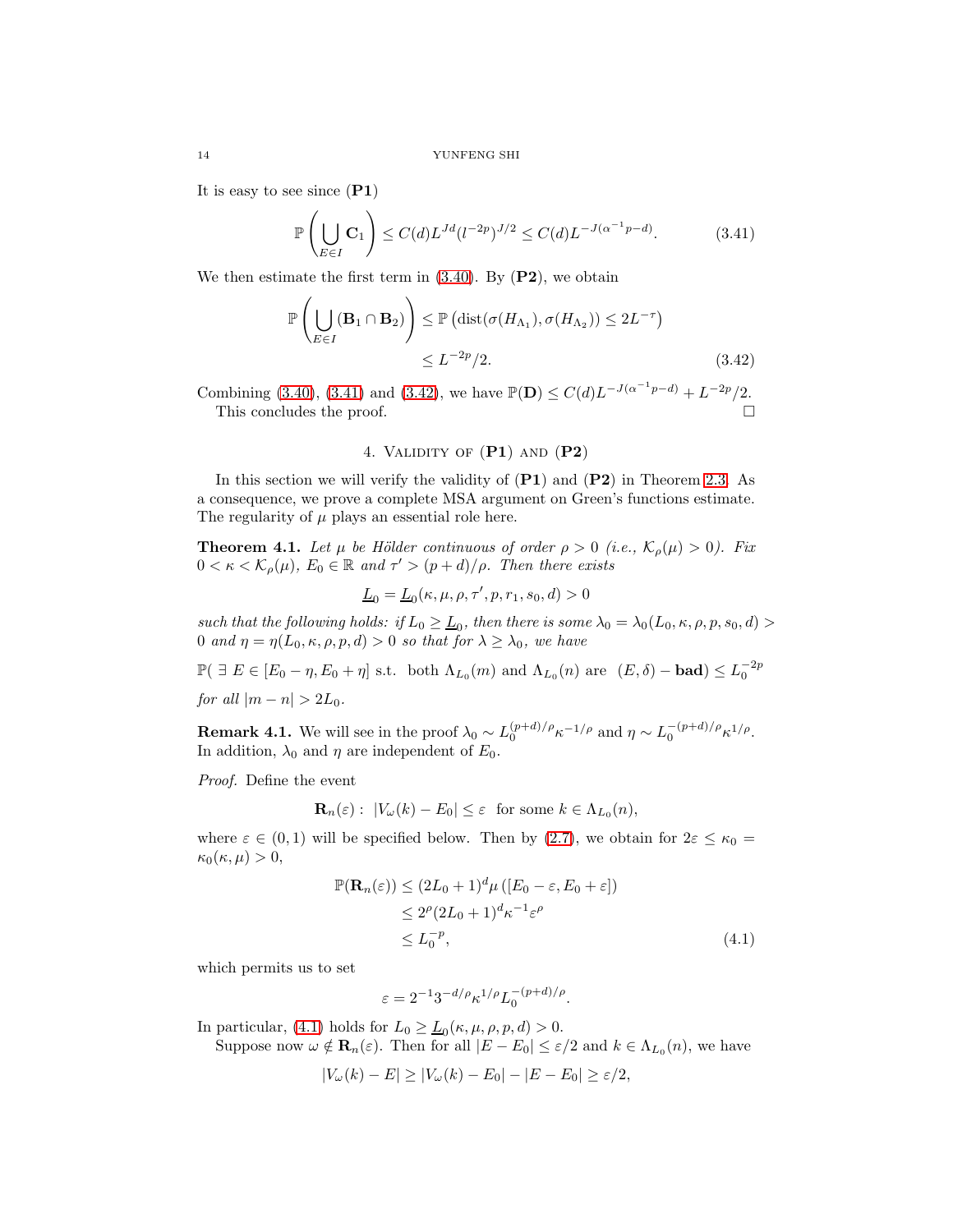which permits us to set  $\eta = \varepsilon/2$ . Moreover, for  $\mathcal{D} = R_{\Lambda_{L_0}(n)}(V_\omega(\cdot) - E)R_{\Lambda_{L_0}(n)},$ we have by Definition [2.1](#page-2-4) that  $\mathcal{D}^{-1}\|_{s} \leq C(d)/\varepsilon$  for  $s \geq s_0$ . Notice that

$$
\|\lambda^{-1}\mathcal{T}\mathcal{D}^{-1}\|_{s_0} \le C(s_0, d)\lambda^{-1}\varepsilon^{-1} \le 1/2
$$

if

$$
\lambda \ge \lambda_0 = 2C(s_0, d)\varepsilon^{-1}
$$

We assume  $\lambda \geq \lambda_0$ . Then by the **Perturbation argument** (i.e., [\(3.9\)](#page-6-4)–[\(3.10\)](#page-6-5)) and

$$
H_{\Lambda_{L_0}(n)} - E = R_{\Lambda_{L_0}(n)} \lambda^{-1} \mathcal{T} R_{\Lambda_{L_0}(n)} + \mathcal{D},
$$

we have

$$
||G_{\Lambda_{L_0}(n)}(E)||_{s_0} \leq 2||\mathcal{D}^{-1}||_{s_0} \leq C(d)\varepsilon^{-1},
$$

and for  $s \geq s_0$ ,

$$
||G_{\Lambda_{L_0}(n)}(E)||_s \le C(s, d)(\varepsilon^{-1} + \lambda^{-1} \varepsilon^{-2})
$$
  

$$
\le C(s, s_0, d)\varepsilon^{-1} \text{ (since } \lambda \ge \lambda_0 \sim \varepsilon^{-1}\text{)}.
$$

We restrict  $s_0 \leq s \leq r_1$  in the following. In order to show  $\Lambda_{L_0}(n)$  is  $(E, \delta)$ -good, it suffices to let

$$
C(r_1, s_0, d)\varepsilon^{-1} = C(\rho, r_1, s_0, d)\kappa^{-1/\rho}L_0^{(p+d)/\rho} \le L_0^{\tau'},\tag{4.2}
$$

.

which indicates we can allow  $L_0 \geq \underline{L}_0(\kappa, \mu, \rho, \tau', p, r_1, s_0, d) > 0$ . We should remark here [\(4.2\)](#page-14-0) makes sense since  $\tau' > (p + d)/\rho$ .

Finally, for  $|m - n| > 2L_0$  and  $\lambda \geq \lambda_0$ , we have by the *i.i.d* assumption of the potentials that

$$
\mathbb{P}(\exists E \in [E_0 - \eta, E_0 + \eta] \text{ s.t. both } \Lambda_{L_0}(m) \text{ and } \Lambda_{L_0}(n) \text{ are } (E, \delta) - \text{bad})
$$
  
\n
$$
\leq \mathbb{P}(\mathbf{R}_m(\varepsilon))\mathbb{P}(\mathbf{R}_n(\varepsilon))
$$
  
\n
$$
\leq L_0^{-2p} \text{ (by (4.1))}.
$$

We then turn to the verification of  $(P2)$ . This will follow from an argument of Carmona-Klein-Martinelli [\[CKM87\]](#page-19-4).

<span id="page-14-1"></span>**Lemma 4.2.** Let  $\mu$  be Hölder continuous of order  $\rho > 0$  (i.e.,  $\mathcal{K}_{\rho}(\mu) > 0$ ). Then for any  $0 < \kappa < \mathcal{K}_{\rho}(\mu)$ , we can find  $\kappa_0 = \kappa_0(\kappa, \mu) > 0$  so that

$$
\mathbb{P}(\text{dist}(E, \sigma(H_{\Lambda_L(n)})) \le \varepsilon) \le \kappa^{-1} 2^{\rho} (2L+1)^{d(1+\rho)} \varepsilon^{\rho}
$$

for all  $E \in \mathbb{R}$ ,  $n \in \mathbb{Z}^d$  and for all  $\varepsilon > 0$ ,  $L > 0$  with  $\varepsilon (2L + 1)^d \leq \kappa_0$ .

*Proof.* Notice that the long-range term  $\lambda^{-1}\mathcal{T}$  in our operator is non-random. Then the proof becomes similar to that in the Schrödinger operator case by Carmona-Klein-Martinelli [\[CKM87\]](#page-19-4). We omit the details here.  $\Box$ 

We can then verify  $(P2)$  in Theorem [2.3.](#page-3-0)

<span id="page-14-3"></span>**Theorem 4.3 (Verification of (P2)).** Let  $\mu$  be Hölder continuous of order  $\rho > 0$ (i.e.,  $\mathcal{K}_{\rho}(\mu) > 0$ ). Fix  $0 < \kappa < \mathcal{K}_{\rho}(\mu)$ . Then For  $L \geq \underline{L}_0(\kappa, \mu, \rho, \tau, p, d) > 0$  and

$$
\tau > (2p + (2 + \rho)d)/\rho, \tag{4.3}
$$

we have

$$
\mathbb{P}(\text{dist}(\sigma(H_{\Lambda_L(m)}), \sigma(H_{\Lambda_L(n)})) \leq 2L^{-\tau}) \leq L^{-2p}/2
$$

<span id="page-14-2"></span><span id="page-14-0"></span> $\Box$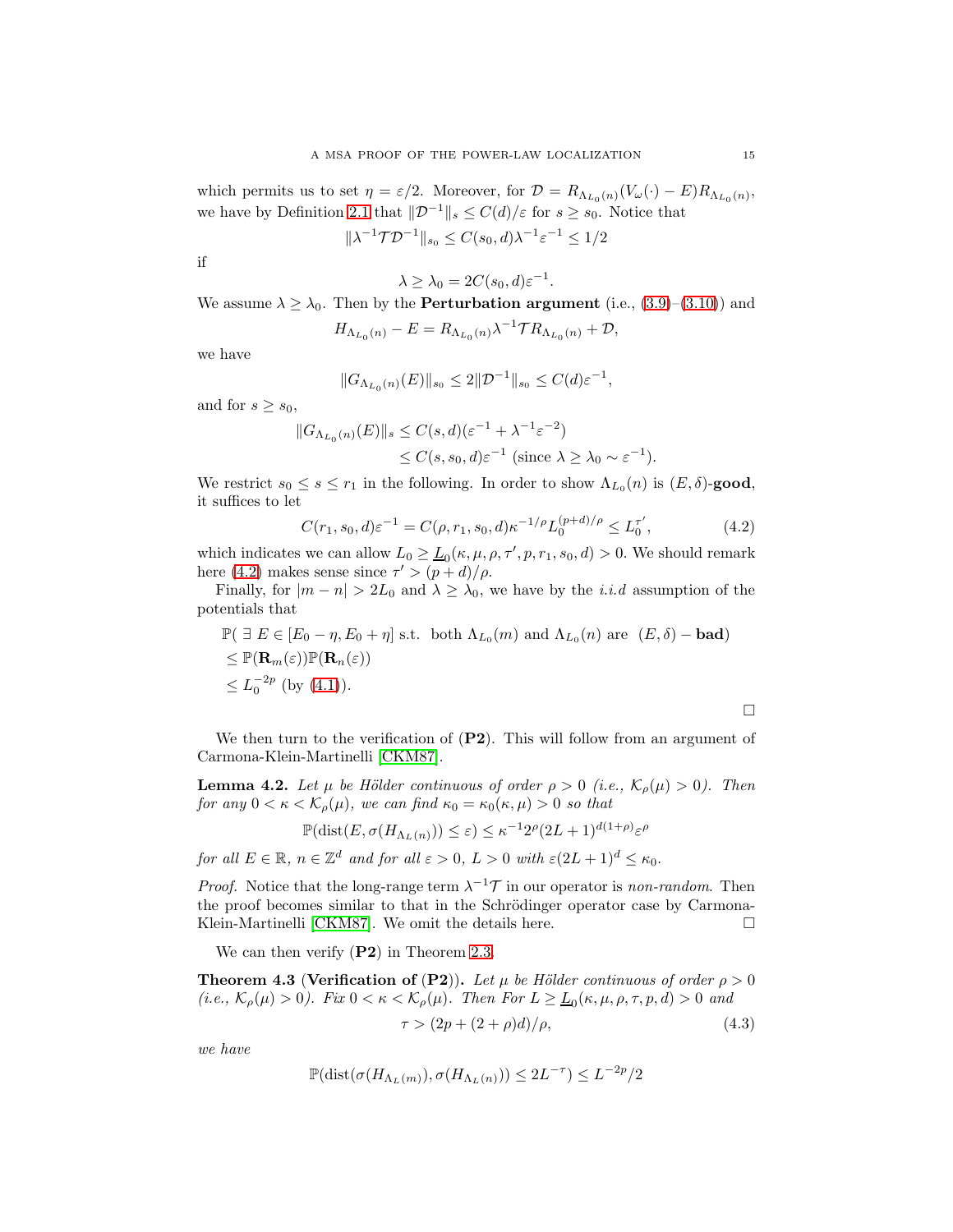for all  $|m - n| > 2L$ .

*Proof.* Apply Lemma [4.2](#page-14-1) with  $\varepsilon = 2L^{-\tau}$ . Then we have by the *i.i.d* assumption of potentials, [\(4.3\)](#page-14-2) and  $L \ge \underline{L}_0(\kappa, \mu, \rho, \tau, p, d) > 0$  that

$$
\mathbb{P}(\text{dist}(\sigma(H_{\Lambda_L(m)}), \sigma(H_{\Lambda_L(n)})))
$$
\n
$$
\leq \sum_{E \in \sigma(H_{\Lambda_L(m)})} \mathbb{P}(\text{dist}(E, \sigma(H_{\Lambda_L(n)})) \leq 2L^{-\tau})
$$
\n
$$
\leq \kappa^{-1} 4^{\rho} (2L+1)^{d(2+\rho)} L^{-\rho\tau}
$$
\n
$$
\leq L^{-2p}/2.
$$

 $\Box$ 

Finally, we provide a complete MSA argument on Green's functions estimate.

<span id="page-15-0"></span>**Theorem 4.4.** Let  $\mu$  be Hölder continuous of order  $\rho > 0$  (i.e.,  $\mathcal{K}_{\rho}(\mu) > 0$ ). Fix  $E_0 \in \mathbb{R}$  with  $|E_0| \leq 2(||\mathcal{T}||+M)$ , and assume [\(2.5\)](#page-3-2), [\(4.3\)](#page-14-2) hold true. Assume further that  $(1+\xi)/\alpha \leq \delta$ , and  $p > \alpha d + 2\alpha p/J$  with  $J \in 2\mathbb{N}$ . Then for  $0 < \kappa < \mathcal{K}_{\rho}(\mu)$ , there exists

$$
\underline{L}_0=\underline{L}_0(\kappa,\mu,\rho,\|{\mathcal{T}}\|_{r_1},M,J,\alpha,\tau,\xi,\tau',\delta,p,r_1,s_0,d)>0
$$

such that the following holds: For  $L_0 \geq \underline{L}_0$ , there are some  $\lambda_0 = \lambda_0(L_0, \kappa, \rho, p, s_0, d) >$ 0 and  $\eta = \eta(L_0, \kappa, \rho, p, d) > 0$  so that for  $\lambda \geq \lambda_0$  and  $k \geq 0$ , we have

 $\mathbb{P}(\exists E \in [E_0 - \eta, E_0 + \eta] \text{ s.t. both } \Lambda_{L_k}(m) \text{ and } \Lambda_{L_k}(n) \text{ are } (E, \delta) - \text{bad}) \leq L_k^{-2p}$ for all  $|m - n| > 2L_k$ , where  $L_{k+1} = [L_k^{\alpha}]$  and  $L_0 \ge \underline{L}_0$ .

# Remark 4.2.

- In this theorem we also have  $\lambda_0 \sim L_0^{(p+d)/\rho} \kappa^{-1/\rho}$  and  $\eta \sim L_0^{-(p+d)/\rho} \kappa^{1/\rho}$ . Usually, to prove the localization we can choose  $L_0 \sim \underline{L}_0$ . The key point of the MSA scheme is that the largeness of disorder (i.e.,  $\lambda_0$ ) depends only on the initial scales. The later iteration steps do not increase  $\lambda$  further. We also observe that  $\lambda_0$  and  $\eta$  are free from  $E_0$ .
- In order to apply Theorem [2.3,](#page-3-0) we restrict  $|E_0| \leq 2(||\mathcal{T}|| + M)$  in this theorem. Actually, we have  $\sigma(H_\omega) \subset [-\|\mathcal{T}\| - M, \|\mathcal{T}\| + M].$

*Proof.* Let  $\underline{L}_{00} = \underline{L}_{00}(\kappa, \mu, \rho, \tau', p, r_1, s_0, d) > 0$  be given by Theorem [4.1.](#page-13-3) We choose

<span id="page-15-1"></span>
$$
\underline{L}_0 = \max\{\underline{L}_{00}, \underline{l}_0\},\tag{4.4}
$$

where  $\underline{l}_0 = \underline{l}_0(||\mathcal{T}||_{r_1}, M, J, \alpha, \tau, \xi, \tau', \delta, p, r_1, s_0, d)$  is given by Theorem [2.3.](#page-3-0)

Then applying Theorem [4.1](#page-13-3) with  $L_0 \geq \underline{L}_0$ ,  $\lambda_0 = \lambda_0(L_0, \kappa, \rho, p, s_0, d)$  and  $\eta =$  $\eta(L_0,\kappa,\rho,p,d)$  yields

$$
\mathbb{P}(\exists E \in [E_0 - \eta, E_0 + \eta] \text{ s.t. both } \Lambda_{L_0}(m) \text{ and } \Lambda_{L_0}(n) \text{ are } (E, \delta) - \text{bad}) \le L_0^{-2p}
$$

for all  $|m - n| > 2L_0$  and  $\lambda \geq \lambda_0$ .

Let  $L_{k+1} = [L_k^{\alpha}]$  and  $L_0 \ge \underline{L}_0$ .

Assume for some  $k \geq 0$  the following holds:

 $\mathbb{P}(\exists E \in [E_0 - \eta, E_0 + \eta] \text{ s.t. both } \Lambda_{L_k}(m) \text{ and } \Lambda_{L_k}(n) \text{ are } (E, \delta) - \text{bad}) \leq L_k^{-2p}$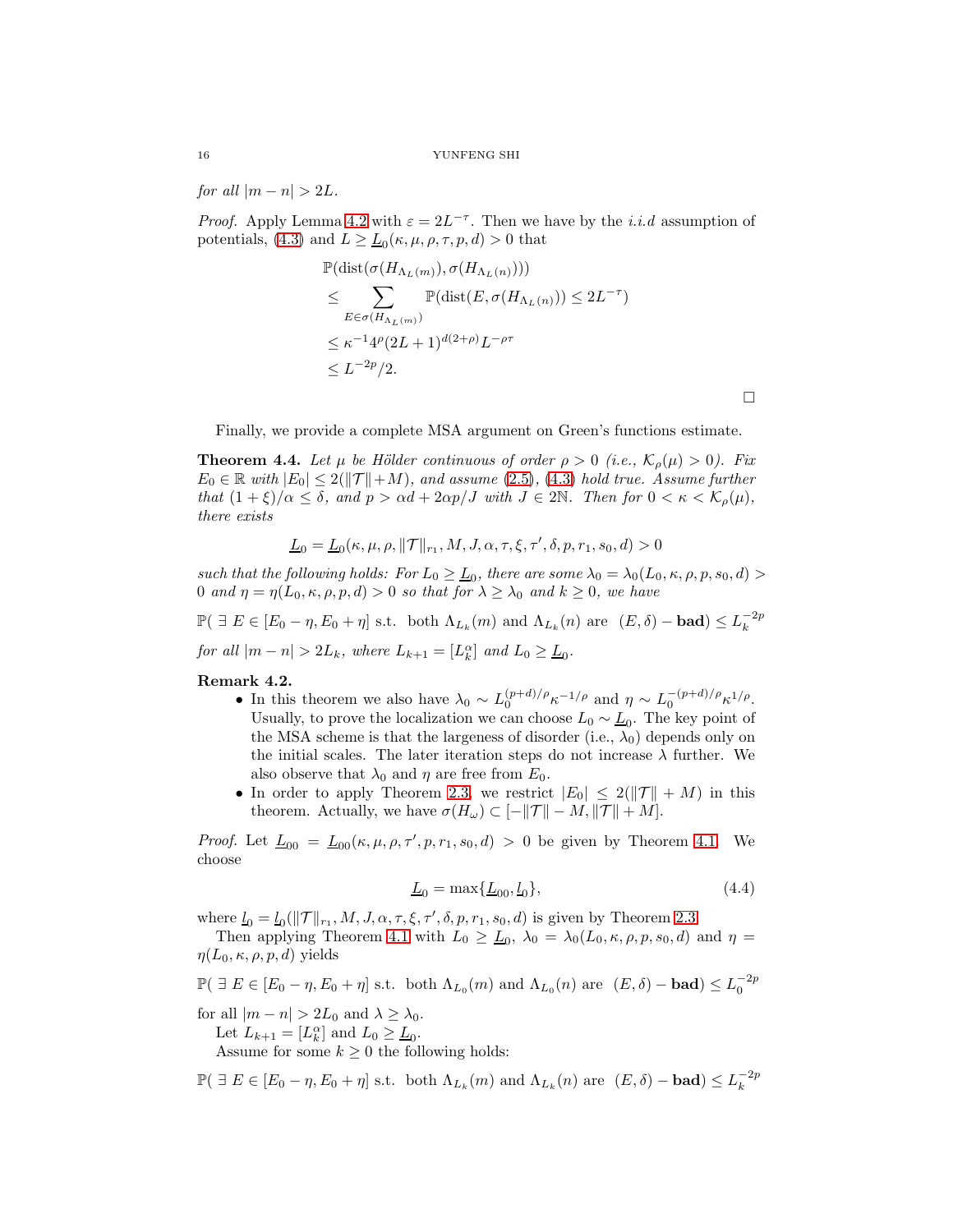for all  $|m - n| > 2L_k$ . Obviously, we have by [\(4.4\)](#page-15-1) that  $L_k \ge L_0 \ge L_0 \ge L_0 > 0$ . Then applying Theorem [2.3](#page-3-0) (with  $l = L_k, L = L_{k+1}, I = [E_0 - \eta, E_0 + \eta]$ ) and Theorem [4.3](#page-14-3) yields

 $\mathbb{P}(\exists E \in [E_0 - \eta, E_0 + \eta] \text{ s.t. both } \Lambda_{L_{k+1}}(m) \text{ and } \Lambda_{L_{k+1}}(n) \text{ are } (E, \delta) - \text{bad}) \leq L_{k+1}^{-2p}$ for all  $|m - n| > 2L_{k+1}$ .

This finishes the proof of the whole MSA argument.

<span id="page-16-2"></span> $\Box$ 

# 5. Proof of Theorem [2.5](#page-4-0)

Recall the Poisson's identity: Let  $\psi = {\psi(n)} \in \mathbb{C}^{\mathbb{Z}^d}$  satisfy  $H_{\omega}\psi = E\psi$ . Assume further  $G_{\Lambda}(E)$  exists for some  $\Lambda \subset \mathbb{Z}^d$ . Then for any  $n \in \Lambda$ , we have

$$
\psi(n) = -\sum_{n' \in \Lambda, n'' \notin \Lambda} \lambda^{-1} G_{\Lambda}(E)(n, n') \mathcal{T}(n', n'') \psi(n''). \tag{5.1}
$$

We then introduce the Shnol's Theorem of [\[Han19\]](#page-20-11) in long-range operator case, which is useful to prove our localization. We begin with the following definition.

**Definition 5.1.** Let  $\varepsilon > 0$ . An energy E is called an  $\varepsilon$ -generalized eigenvalue if there exists some  $\psi \in \mathbb{C}^{\mathbb{Z}^d}$  satisfying  $\psi(0) = 1, |\psi(n)| \leq C(1 + |n|)^{d/2 + \varepsilon}$  and  $H_{\omega}\psi = E\psi$ . We call such  $\psi$  the *ε*-generalized eigenfunction.

The Shnol's Theorem for  $H_{\omega}$  reads

<span id="page-16-0"></span>**Lemma 5.2** ([\[Han19\]](#page-20-11)). Let  $r-2d > \varepsilon > 0$  and let  $\mathcal{E}_{\omega,\varepsilon}$  be the set of all  $\varepsilon$ -generalized eigenvalues of  $H_{\omega}$ . Then we have  $\mathcal{E}_{\omega,\varepsilon} \subset \sigma(H_{\omega}), \ \nu_{\omega}(\sigma(H_{\omega}) \setminus \mathcal{E}_{\omega,\varepsilon}) = 0$ , where  $\nu_{\omega}$ denotes some complete spectral measure of  $H_{\omega}$ .

**Remark 5.1.** To prove pure point spectrum of  $H_{\omega}$ , it suffices to show each  $E \in \mathcal{E}_{\omega, \varepsilon}$ is indeed an eigenvalue of  $H_{\omega}$ . Actually, since all eigenvalues of  $H_{\omega}$  are at most countable, it follows from Lemma [5.2](#page-16-0) that all spectral measures of  $H_{\omega}$  support on a countable set, and thus are of pure point. In the following we even obtain polynomially decaying of each generalized eigenfunction of  $H_{\omega}$  for  $\mathbb{P}$  a.e.  $\omega$ . This yields the power-law localization.

In what follows we fix  $L_0 = \underline{L}_0, \lambda_0, \eta$  and  $I = [E_0 - \eta, E_0 + \eta]$  in Theorem [4.4.](#page-15-0) Recalling Theorem [4.4,](#page-15-0) we have for  $\lambda \geq \lambda_0$  and  $k \geq 0$ ,

 $\mathbb{P}(\exists E \in I \text{ s.t. both } \Lambda_{L_k}(m) \text{ and } \Lambda_{L_k}(n) \text{ are } (E, \delta) - \text{bad}) \leq L_k^{-2p}$ (5.2)

for all  $|m - n| > 2L_k$ , where  $L_{k+1} = [L_k^{\alpha}]$  and  $L_0 \gg 1$ .

We then prove of our main result on the *power-law* localization.

**Proof of Theorem [2.5.](#page-4-0)** We choose appropriate parameters satisfying  $(2.5)$ ,  $(4.3)$ ,  $(1+\xi)/\alpha \leq \delta$ , and  $p > \alpha d + 2\alpha p/J$  with  $J \in 2\mathbb{N}$ . For this purpose, we can set by direct calculation the following

<span id="page-16-1"></span>
$$
\alpha = 6, \delta = 1/2, \xi = 2.
$$

Let  $0 < \varepsilon \ll 1$  (will be specified later). We define  $J_{\star} = J_{\star}(d, \varepsilon)$  to be the smallest even integer satisfying  $p = 6d + \varepsilon$  and  $p > 6d + \frac{12}{J_*}p$ . As a consequence, we can set

$$
\tau = (14/\rho + 1)d + O(\varepsilon + \varepsilon/\rho), s_0 = d/2 + \varepsilon, \tau' = (42/\rho + 11/2)d + O(\varepsilon + \varepsilon/\rho).
$$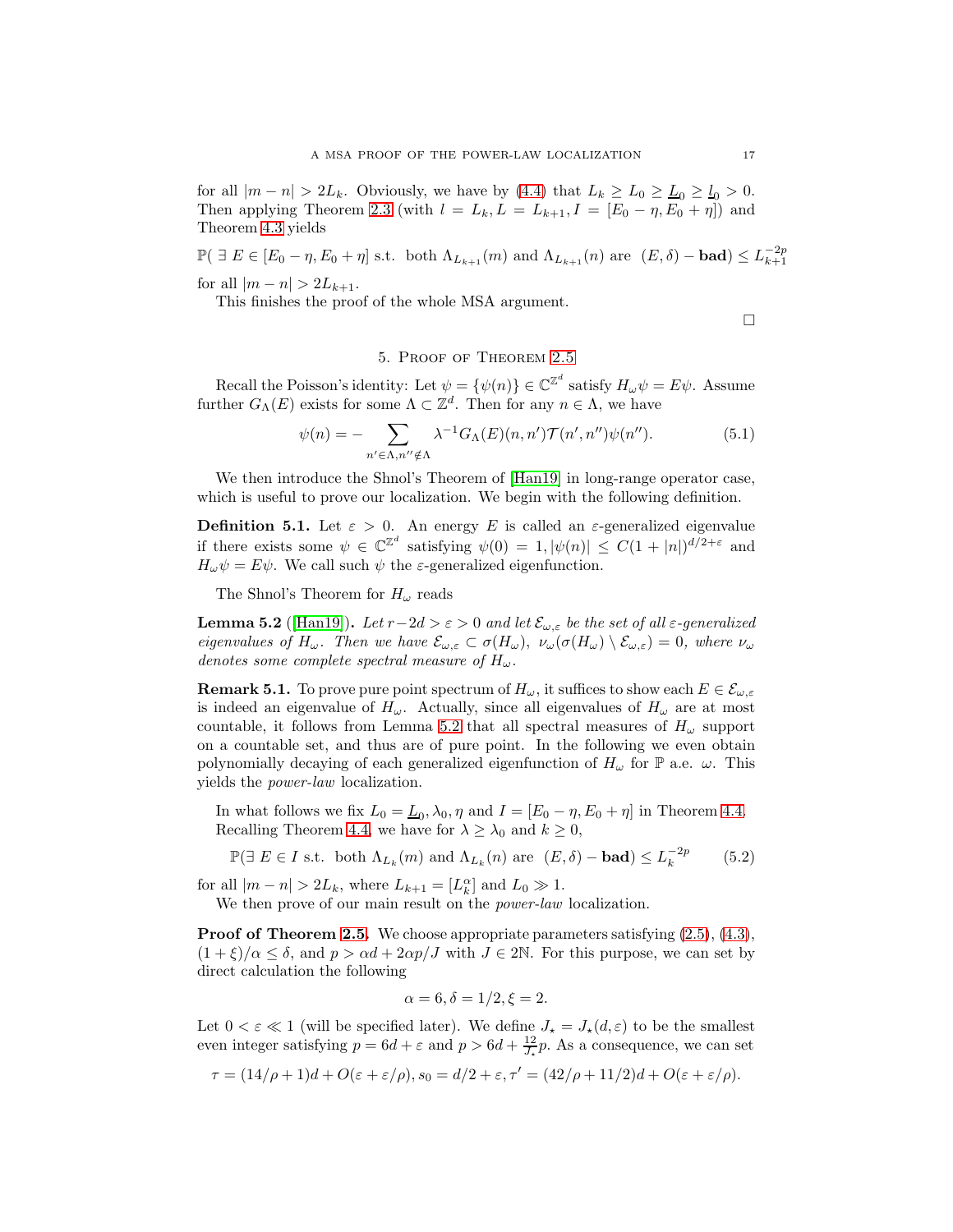Recalling Remark [2.2,](#page-3-3) we set  $\zeta = 19/20$ . Then for  $r_1 \geq (94/\rho + 13)d$ , we obtain  $\tau' < r_1(19/20 - 1/2)$  (since  $\varepsilon \ll 1$ ). Thus if  $\Lambda_L(n)$  is  $(E, 1/2)$ -good and  $L \geq$  $L(r_1, d) > 0$ , then we have by [\(2.4\)](#page-3-4) that

<span id="page-17-1"></span><span id="page-17-0"></span>
$$
||G_{\Lambda_L(n)}(E)|| \le L^{(42/\rho+23/4)d + O(\varepsilon + \varepsilon/\rho)}, \tag{5.3}
$$

$$
|G_{\Lambda_L(n)}(E)(n',n'')| \le |n'-n''|^{-r_1/20} \text{ for } |n'-n''| \ge L/2. \tag{5.4}
$$

For any  $k \geq 0$ , we define the set  $A_{k+1} = \Lambda_{L_{k+1}} \setminus \Lambda_{2L_k}$  and the event

 $\mathbf{E}_k$ :  $\exists E \in I$  s.t. both  $\Lambda_{L_k}$  and  $\Lambda_{L_k}(n)$  (for  $\forall n \in A_{k+1}$ ) are  $(E, 1/2)$  – bad.

Thus from  $p = 6d + \varepsilon$ ,  $\alpha = 6$  and  $(5.2)$ ,

$$
\mathbb{P}(\mathbf{E}_k) \le (2L_k^6 + 1)^d L_k^{-2(6d + \varepsilon)} \le C(d) L_k^{-(6d + 2\varepsilon)},
$$
  

$$
\sum_{k \ge 0} \mathbb{P}(\mathbf{E}_k) \le \sum_{k \ge 0} C(d) L_k^{-(6d + 2\varepsilon)} < \infty.
$$

By the Borel-Cantelli Lemma, we have  $\mathbb{P}(\mathbf{E}_k)$  occurs infinitely often) = 0. If we set  $\Omega_0$  to be the event s.t.  $\mathbf{E}_k$  occurs only finitely often, then  $\mathbb{P}(\Omega_0) = 1$ .

Let  $E \in I$  be an  $\varepsilon_1$ -generalized eigenvalue and  $\psi$  be its generalized eigenfunction, where  $0 < \varepsilon_1 \ll 1$  will be specified later. In particular,  $\psi(0) = 1$ . Suppose now there exist infinitely many  $L_k$  so that  $\Lambda_{L_k}$  are  $(E, 1/2)$ -good. Then from the Poisson's identity [\(5.1\)](#page-16-2) and [\(5.3\)](#page-17-0)–[\(5.4\)](#page-17-1), we obtain since  $r_1 \ge (100/\rho + 15)d$ 

$$
1 = |\psi(0)| \le \sum_{n' \in \Lambda_{L_k}, n'' \notin \Lambda_{L_k}} C(d) |G_{\Lambda_{L_k}}(E)(0, n')| \cdot |n' - n''|^{-r} (1 + |n''|)^{d/2 + \varepsilon_1} \le (I) + (II),
$$

where

$$
(I) = \sum_{\substack{|n'| \le L_k/2, |n''| > L_k}} C(\varepsilon_1, d) L_k^{(42/\rho + 23/4)d + O(\varepsilon + \varepsilon/\rho)} (|n''|/2)^{-(100/\rho + 15)d} |n''|^{d/2 + \varepsilon_1},
$$
  
\n
$$
(II) = \sum_{L_k/2 \le |n'| \le L_k, |n''| > L_k} C(d) |n'|^{-(5/\rho + 3)d} |n' - n''|^{-(100/\rho + 15)d} |n''|^{d/2 + \varepsilon_1}.
$$

For  $(I)$ , we have by  $(A.1)$ ,

$$
(I) \le C(\varepsilon_1, d)L_k^{(42/\rho+27/4)d+O(\varepsilon+\varepsilon/\rho)}L_k^{-(100/\rho+15-3/2)d/2+O(\varepsilon+\varepsilon/\rho+\varepsilon_1)}
$$
  

$$
\le C(\varepsilon_1, d)L_k^{-8d/\rho+O(\varepsilon+\varepsilon/\rho+\varepsilon_1)} \to 0 \text{ (as } L_k \to \infty).
$$

For (II), we have also by [\(A.1\)](#page-19-12),

$$
\begin{aligned} \n(\text{II}) &\leq C(\varepsilon_1, d) L_k^d \sum_{|n''| > L_k} |n''|^{-(5/\rho + 3 - 1/2)d + O(\varepsilon_1)} \\ \n&\leq C(\varepsilon_1, d) L_k^{-(5\rho/2 + 1/4)d + O(\varepsilon_1)} \to 0 \text{ (as } L_k \to \infty). \n\end{aligned}
$$

This implies that for any  $\varepsilon_1$ -generalized eigenvalue E, there exist only finitely many  $L_k$  so that  $\Lambda_{L_k}$  are  $(E, 1/2)$ -good.

In the following we fix  $\omega \in \Omega_0$ .

From the above analysis, for  $r_1 \geq (100/\rho + 15)d$ , we have shown there exists  $k_0(\omega) > 0$  such that for  $k \geq k_0$  all  $\Lambda_{L_k}(n)$  with  $n \in A_{k+1}$  are  $(E, 1/2)$ -good. We define another set  $A_{k+1} = \Lambda_{L_{k+1}/10} \setminus \Lambda_{10L_k}$ . Obviously,  $A_{k+1} \subset A_{k+1}$ . We will show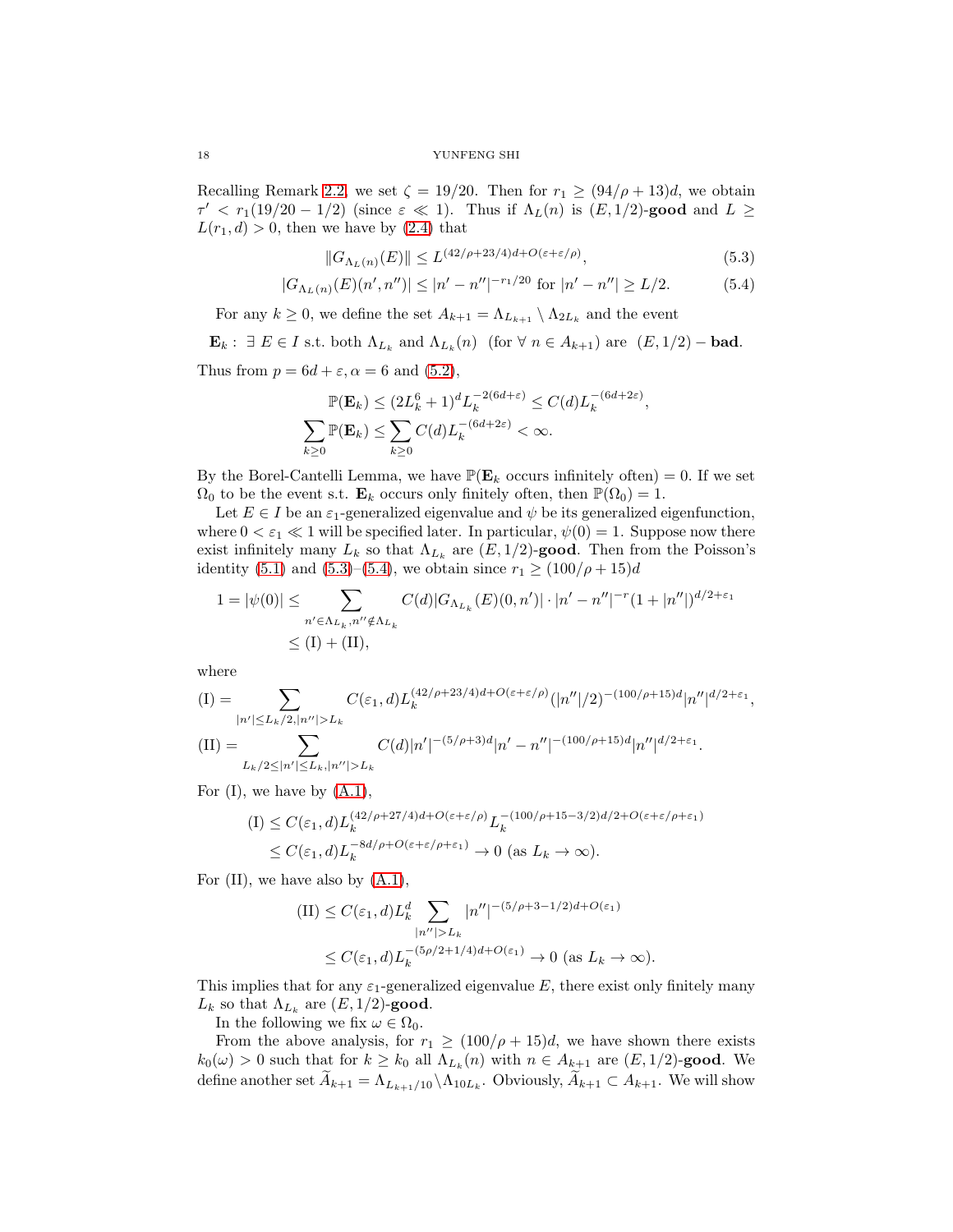for  $r \ge \max\{(100/\rho + 23)d, 331d\}, \, \varepsilon, \varepsilon_1 \ll 1 \text{ and } k \ge k_1 = k_1(\kappa, \mu, \rho, r, d, \omega) > 0$ the following holds true:

<span id="page-18-0"></span>
$$
|\psi(n)| \le |n|^{-r/600} \text{ for } n \in \widetilde{A}_{k+1}.
$$
 (5.5)

Once [\(5.5\)](#page-18-0) was established for all  $k \geq k_1$ , it follows from  $\bigcup_{k \geq k_1} \widetilde{A}_{k+1} = \{n \in \mathbb{Z}^d :$  $|n| \geq 10L_{k_1}$  that  $|\psi(n)| \leq |n|^{-r/600}$  for all  $|n| \geq 10L_{k_1}$ . This implies that  $H_{\omega}$ exhibits the power-law localization on I. In order to finish the proof of Theorem [2.5,](#page-4-0) it suffices to cover  $[-||\mathcal{T}|| - M, ||\mathcal{T}|| + M]$  by intervals of length  $\eta$ .

We let  $r = r_1 + 8d$ .

We try to prove [\(5.5\)](#page-18-0). Notice that  $\omega \in \Omega_0$  and  $n \in A_{k+1} \subset A_{k+1}$ . We know  $\Lambda_{L_k}(n) \subset A_{k+1}$  is  $(E, 1/2)$ -good. Then recalling [\(5.1\)](#page-16-2) again, we have

$$
|\psi(n)| \leq \sum_{n' \in \Lambda_{L_k}(n), n'' \notin \Lambda_{L_k}(n)} C(d) |G_{\Lambda_{L_k}(n)}(E)(n, n')| \cdot |n' - n''|^{-r} (1 + |n''|)^{d/2 + \varepsilon_1} \leq (III) + (IV),
$$

where

(III)

$$
= \sum_{|n'-n| \le L_k/2, |n''-n| > L_k} C(d) L_k^{(42/\rho+23/4)d+O(\varepsilon+\varepsilon/\rho)} (|n''-n|/2)^{-r} (1 + L_{k+1} + |n''-n|)^{d/2+\varepsilon_1},
$$
  
\n(IV) = 
$$
\sum_{L_k/2 \le |n'-n| \le L_k, |n''-n| > L_k} C(d)|n' - n|^{-r_1/20}|n' - n''|^{-r} (1 + L_{k+1} + |n''-n|)^{d/2+\varepsilon_1}.
$$

For (III), we have by [\(A.1\)](#page-19-12),

$$
\begin{split} \text{(III)} &\leq C(\varepsilon_1,r,d)L_{k+1}^{d/2+\varepsilon_1}L_k^{(42/\rho+27/4)d+O(\varepsilon+\varepsilon/\rho)}\sum_{|n''-n|>L_k}|n''-n|^{-r+d/2+\varepsilon_1}\\ &\leq C(\varepsilon_1,r,d)L_k^{(42/\rho+39/4)d+O(\varepsilon+\varepsilon/\rho+\varepsilon_1)}L_k^{(-r+3d/2+\varepsilon_1)/2}\\ &\leq C(\varepsilon_1,r,d)L_k^{-r/2+(42/\rho+21/2)d+O(\varepsilon+\varepsilon/\rho+\varepsilon_1)}. \end{split}
$$

For  $(IV)$ , we also have by  $(A.1)$ ,

$$
\begin{aligned} \text{(IV)} &\leq C(\varepsilon_1, r_1, d) L_{k+1}^{d/2+\varepsilon_1} L_k^d \sum_{|n''-n|>L_k} |n''-n|^{-r_1/20+d/2+\varepsilon_1} \\ &\leq C(\varepsilon_1, r_1, d) L_k^{4d+6\varepsilon_1} L_k^{(-r_1/20+3d/2+\varepsilon_1)/2} \\ &\leq C(\varepsilon_1, r_1, d) L_k^{-r_1/40+19d/4+7\varepsilon_1} .\end{aligned}
$$

Combining the above estimates and since  $r \ge \max\{(100/\rho + 23)d, 331d\}$ , we have

$$
|\psi(n)| \le C(\varepsilon_1, r_1, d) L_k^{(-r_1/40 + 19d/4 + 16\varepsilon + 7\varepsilon_1)/6} \le |n|^{-r/600},
$$

where we use  $|L_k| \ge |n|^{1/6} \gg 1$  for  $n \in \tilde{A}_{k+1}$ , and  $\varepsilon, \varepsilon_1 \ll 1$ .

 $\Box$ 

## Acknowledgements

I would like to thank Svetlana Jitomirskaya for reading earlier versions of the paper and her constructive suggestions. The author is grateful to Xiaoping Yuan for his encouragement. This work was supported by NNSF of China grant 11901010.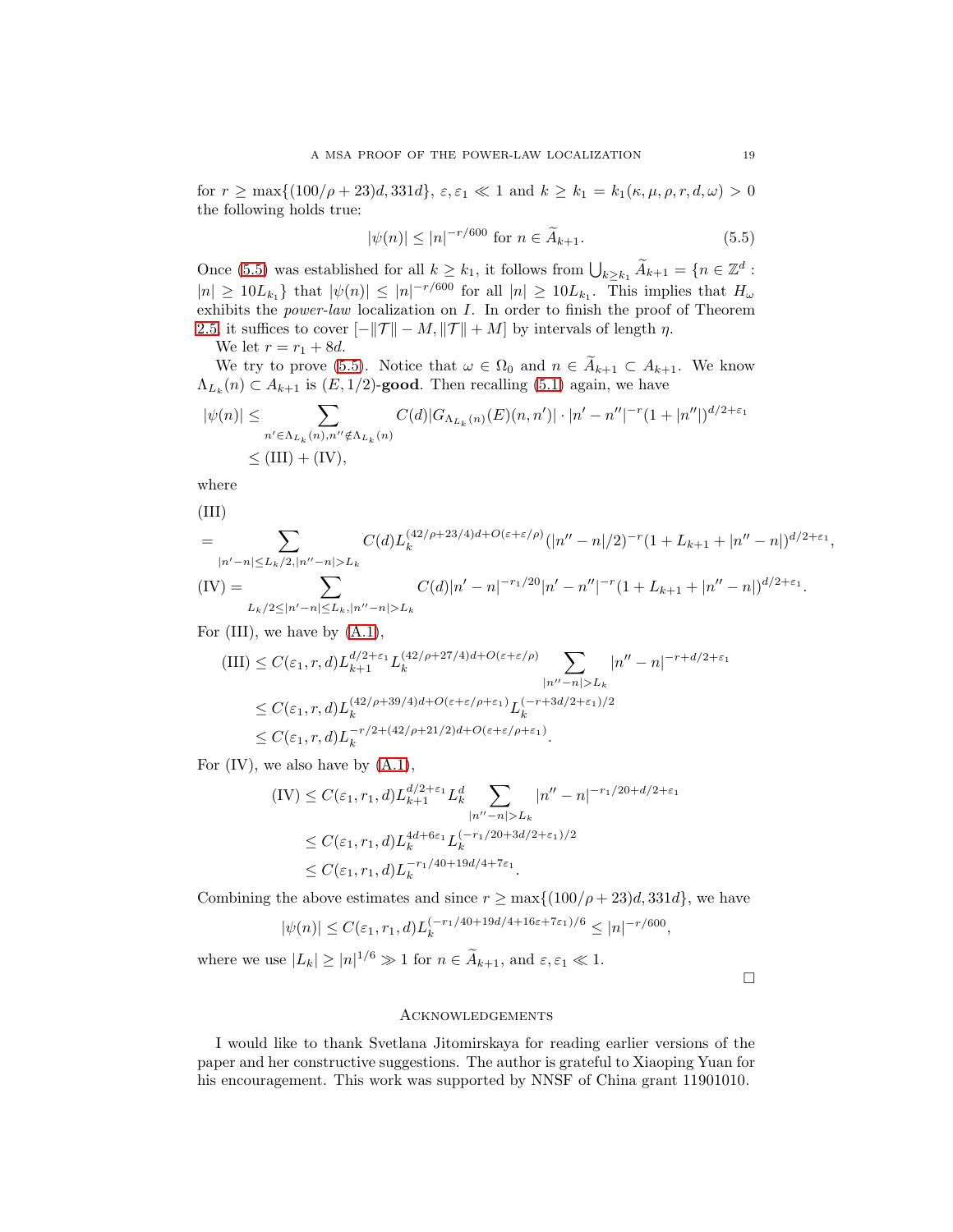#### <span id="page-19-12"></span>Appendix A.

We introduce a useful lemma.

**Lemma A.1.** Let  $L > 2$  with  $L \in \mathbb{N}$  and  $\Theta - d > 1$ . Then we have

$$
\sum_{n \in \mathbb{Z}^d: \ |n| \ge L} |n|^{-\Theta} \le C(\Theta, d) L^{-(\Theta - d)/2},\tag{A.1}
$$

where  $C(\Theta, d) > 0$  depends only on  $\Theta, d$ .

Proof. Obviously, 
$$
\# \{ n \in \mathbb{Z}^d : |n| = j \} \le 2dj^{d-1}
$$
 for any  $j \in \mathbb{N}$ . Thus  
\n
$$
\sum_{n \in \mathbb{Z}^d : |n| \ge L} |n|^{-\Theta} \le \sum_{j \ge L} \sum_{|n| = j} |n|^{-\Theta} \le 2d \sum_{j \ge L} j^{-(\Theta - d + 1)}
$$
\n
$$
\le 2d \sum_{l \ge 1} (l + L - 1)^{-(\Theta - d + 1)}
$$
\n
$$
\le 2d \sum_{l \ge 1} (2l(L - 1))^{-(\Theta - d + 1)/2} \text{ (for } l + (L - 1) \ge 2\sqrt{l(L - 1)})
$$
\n
$$
\le (2L - 2)^{-(\Theta - d + 1)/2} 2d \sum_{l \ge 1} l^{-(\Theta - d + 1)/2}
$$
\n
$$
\le C(\Theta, d) L^{-(\Theta - d + 1)/2},
$$

where in the last inequality we use  $2L - 2 > L$ ,  $-(\Theta - d + 1)/2 < -1$  and

$$
C(\Theta, d) = 2d \sum_{l \ge 1} l^{-(\Theta - d + 1)/2} < \infty.
$$

 $\Box$ 

## **REFERENCES**

- <span id="page-19-9"></span>[Aiz94] M. Aizenman. Localization at weak disorder: some elementary bounds. Rev. Math. Phys., 6(5A):1163–1182, 1994. Special issue dedicated to Elliott H. Lieb.
- <span id="page-19-7"></span>[AM93] M. Aizenman and S. Molchanov. Localization at large disorder and at extreme energies: an elementary derivation. Comm. Math. Phys., 157(2):245–278, 1993.
- <span id="page-19-0"></span>[And58] P. W. Anderson. Absence of diffusion in certain random lattices. Physical review, 109(5):1492, 1958.
- <span id="page-19-8"></span>[AW15] M. Aizenman and S. Warzel. Random operators, volume 168 of Graduate Studies in Mathematics. American Mathematical Society, Providence, RI, 2015. Disorder effects on quantum spectra and dynamics.
- <span id="page-19-10"></span>[BB13] M. Berti and P. Bolle. Quasi-periodic solutions with Sobolev regularity of NLS on  $\mathbb{T}^d$ with a multiplicative potential. J. Eur. Math. Soc. (JEMS), 15(1):229-286, 2013.
- <span id="page-19-11"></span>[BH80] G. Brown and E. Hewitt. Continuous singular measures with small Fourier-Stieltjes transforms. Adv. in Math., 37(1):27–60, 1980.
- <span id="page-19-5"></span>[BK05] J. Bourgain and C. E. Kenig. On localization in the continuous Anderson-Bernoulli model in higher dimension. Invent. Math., 161(2):389–426, 2005.
- <span id="page-19-4"></span>[CKM87] R. Carmona, A. Klein, and F. Martinelli. Anderson localization for Bernoulli and other singular potentials. Comm. Math. Phys.,  $108(1):41-66$ , 1987.
- <span id="page-19-3"></span>[DLS85] F. Delyon, Y. Lévy, and B. Souillard. Anderson localization for multidimensional systems at large disorder or large energy. Comm. Math. Phys., 100(4):463–470, 1985.
- <span id="page-19-6"></span>[DS20] J. Ding and C. K. Smart. Localization near the edge for the Anderson Bernoulli model on the two dimensional lattice. Invent. Math., 219(2):467–506, 2020.
- <span id="page-19-2"></span>[FMSS85] J. Fröhlich, F. Martinelli, E. Scoppola, and T. Spencer. Constructive proof of localization in the Anderson tight binding model. Comm. Math. Phys., 101(1):21–46, 1985.
- <span id="page-19-1"></span>[FS83] J. Fröhlich and T. Spencer. Absence of diffusion in the Anderson tight binding model for large disorder or low energy. Comm. Math. Phys., 88(2):151–184, 1983.